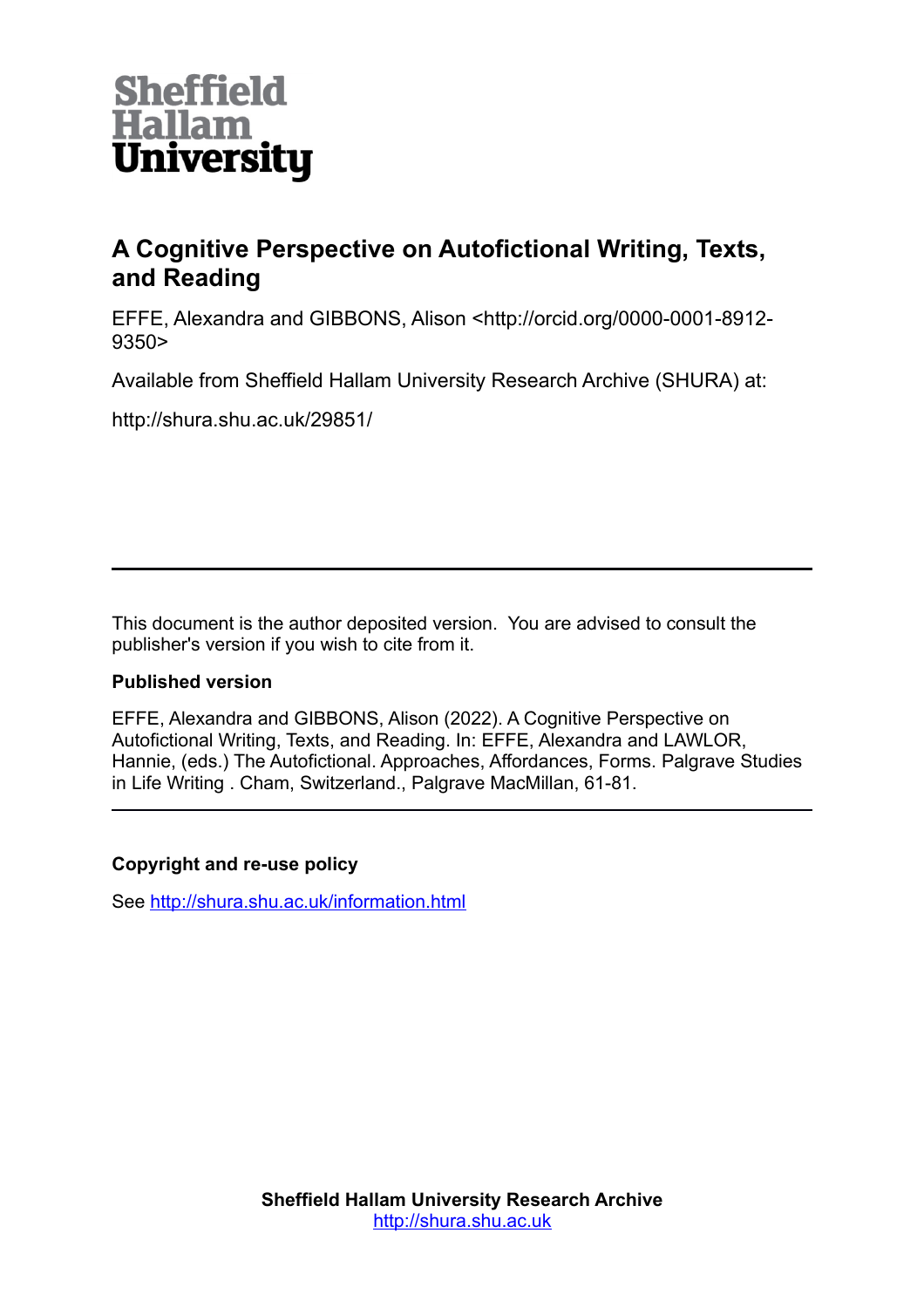

# A Cognitive Perspective on Autofctional Writing, Texts, and Reading

*Alexandra Effe and Alison Gibbons*

The early twenty-frst century is witnessing a boom in autofction, with the genre now a global publishing trend that enjoys cultural prestige and such a prosperous readership that the moniker has become its own marketing tool. Scholarly accounts have typically taken a literary critical perspective, positioning autofictions as contemporary cultural products. Marjorie Worthington argues that autofiction is "a symptom of the declining cultural capital of the traditional fgure of the author" [\(2018](#page-20-0), 6), while Hywel Dix suggests three impetuses for the autofiction boom: "a relative increase in the status of women's writing; the changing nature of the publishing industry, including the advent of self-publishing; and the saturation of the print and broadcast media with so-called 'reality' narratives" [\(2018,](#page-18-0) 10). What is missing from these perspectives is an account of autofiction not only as a cultural artifact in and of itself but also as part of a more holistic literary event, which includes writer and readers.

University of Oslo, Oslo, Norway e-mail: [alexandra.effe@ilos.uio.no](mailto:alexandra.effe@ilos.uio.no)

A. Gibbons Sheffeld Hallam University, Sheffeld, UK

A. Effe  $(\boxtimes)$ 

 $\circ$  The Author(s) 2022 61

A. Effe, H. Lawlor (eds.), *The Autofctional*, Palgrave Studies in Life Writing, [https://doi.org/10.1007/978-3-030-78440-9\\_4](https://doi.org/10.1007/978-3-030-78440-9_4#DOI)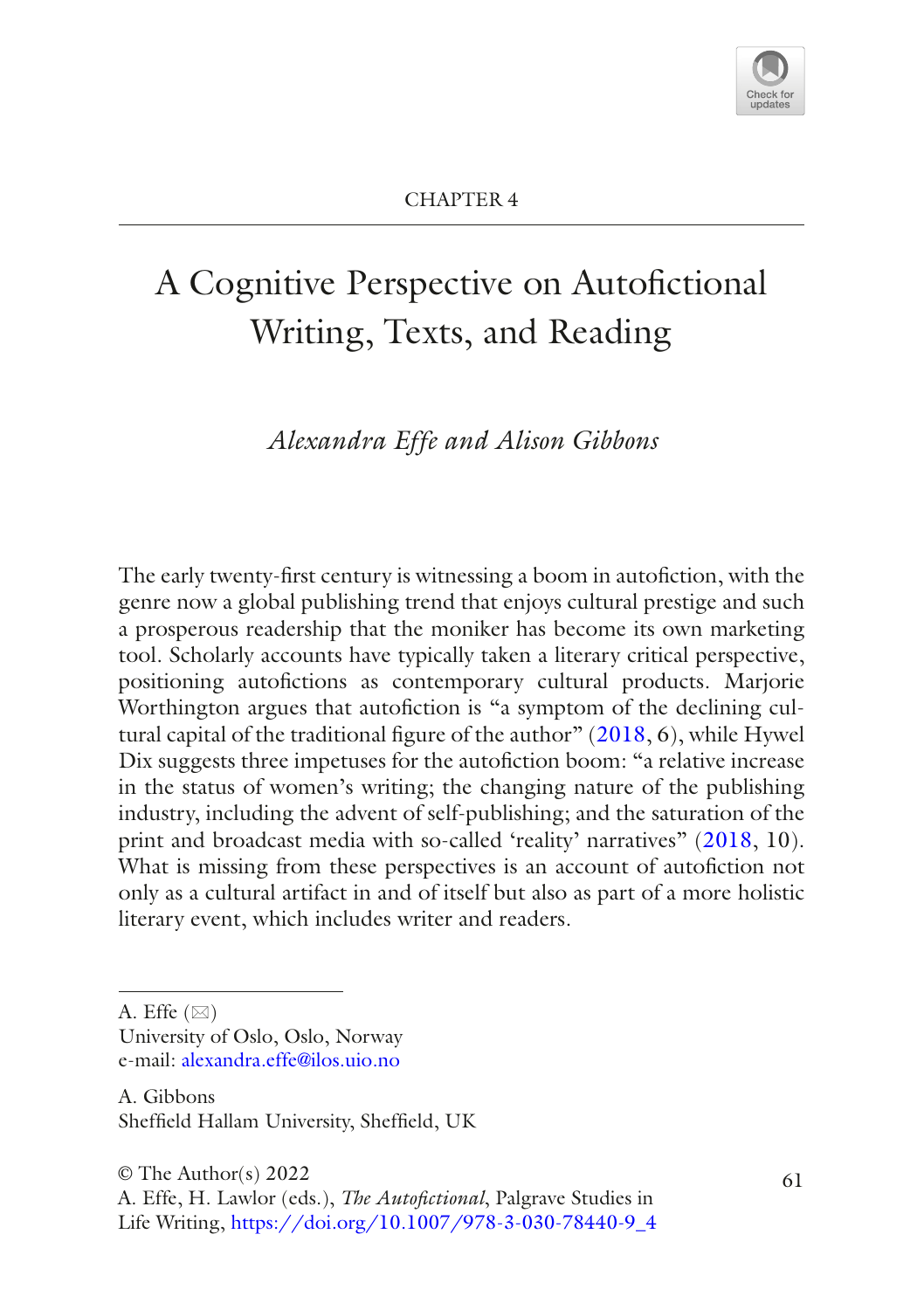Studies of autofiction frequently make claims about readers and the reading experience: Worthington writes of "the constantly shifting reading strategies that autofction requires" [\(2018,](#page-20-0) 5); Frank Zipfel names "the specifcity of autofction" in a narrow defnition as "the unresolvable paradox of […] contradictory reading instructions" ([2005](#page-21-0), 36); and Henrik Skov Nielsen describes autofictional texts as "overdetermined" because they present themselves, either at the same time or at different times, "as both fiction and nonfiction" ([2011](#page-20-1), 131). Consequently, many critics argue that reading autofiction involves an oscillation between, or a combination of, two attitudes of reception, what Lejeune [\(1989\)](#page-20-2) saw as different contracts or pacts of reading: autobiographical and fctional. We agree with these critics' theoretical instincts. Nevertheless, to advance understanding of autofiction, and to evidence claims about the autofictional text and its reading experience, such assertions require further substantiation.

The role of the author as producer of autofiction is discussed less frequently, but is equally subject to critical conjecture. Siddharth Srikanth, for instance, defines autofiction as "a work in which the author is the protagonist, in which the author's biographical background and life experiences inform the nonfctionality of the work and in which the author combines fctionality and nonfctionality at length *for his or her purpose*" ([2019](#page-20-3), 353; our emphasis). These purposes, however, are unearthed through Srikanth's own critical interpretation, leading him to suggest that J. M. Coetzee "uses" *Summertime*—which revolves around the idea that a biographer interviews acquaintances of the recently deceased author— "to evaluate his own writing" (360). Another way in which autofctional writing is approached is through theories and studies of creative writing. Celia Hunt considers the personal gains of self-exploration through refexive writing as work-in-progress and argues that autofictional writing "reveals itself to be a cognitive-emotional tool with, potentially, very powerful therapeutic benefts" [\(2018](#page-19-0), 193). Her study does not, however, consider the intentions of published writers of autofiction. Similarly, Amelia Walker is interested in how autofictional texts can be used in teaching "personal refective writing" ([2018,](#page-20-4) 206).

In this chapter, we redress the balance between attention to autofictional texts, autofictional writing, and autofictional reading. We apply a cognitive and empirically grounded approach which offers a holistic account of the autofictional literary experience. The approach is holistic in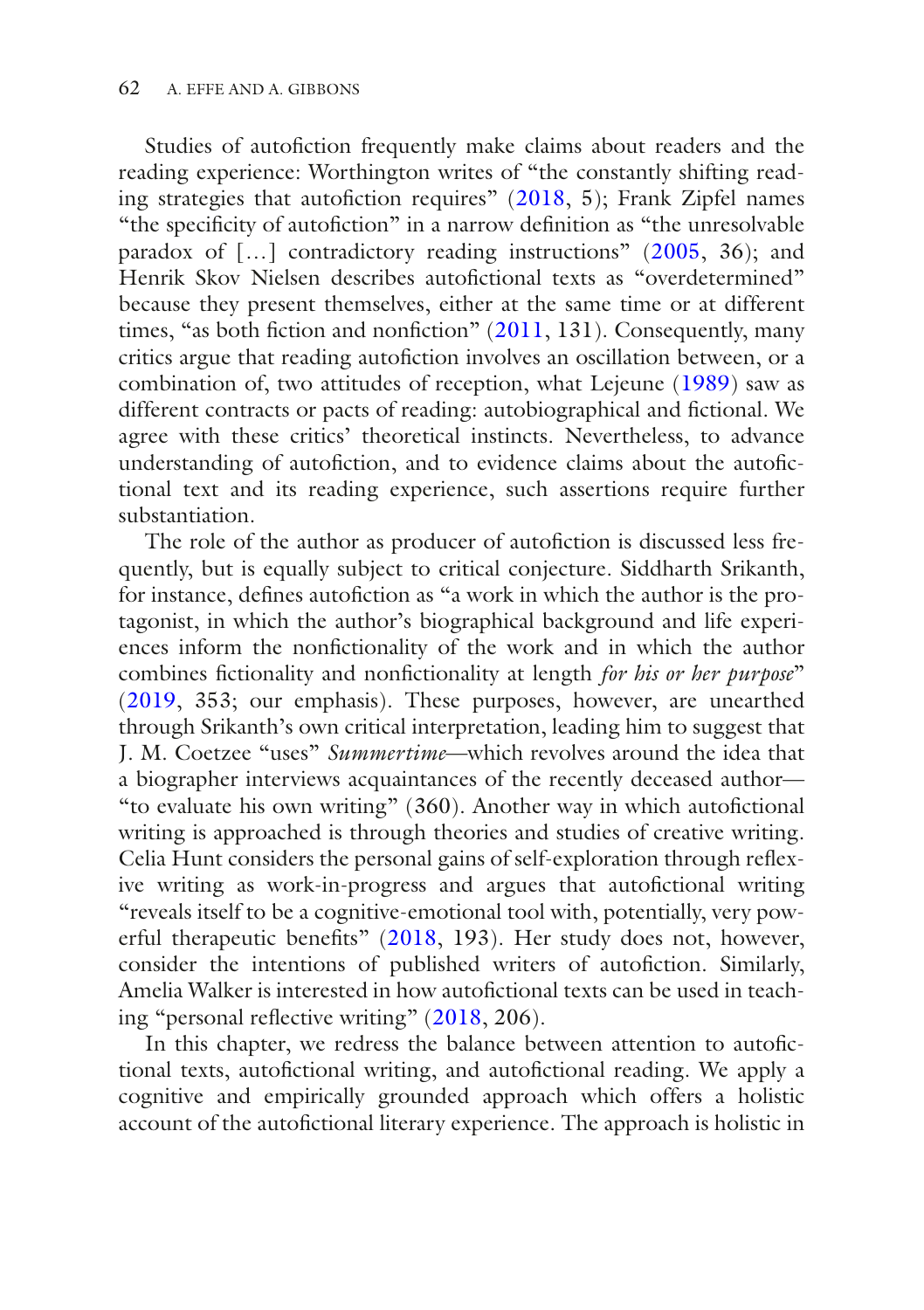that it not only explores the textual and narrative dynamics that signpost autofiction as at the same time autobiographical and fictional; it additionally, and signifcantly, considers both production and reception. We draw on three case studies: Philip Roth's *The Facts* (1988), Olivia Laing's *Crudo* (2018), and Ben Lerner's *10:04* (2014). These texts exhibit different degrees of fctionality and have different affordances and effects. Roth's *The Facts* reads like a primarily autobiographical narrative, signaling fctionality through the letters which frame it, one by a "Roth" authorcharacter<sup>1</sup> and the other by a fictional character named Nathan Zuckerman who is often interpreted as Roth's alter ego. Laing's *Crudo* blends the narrative events of the author's real life in 2017 with the biographical details of the real, but by then long deceased, writer Kathy Acker. While Ben Lerner's *10:04* features a frst-person narrator referred to once as "Ben" who shares much of the author's personal history, the narrative is predominantly fctional. Taken together, these works illustrate some of the variety of autofctional texts. Based on empirical studies concerning the processing of factual and fctional modes of discourse and accounts of the writing process by authors, we offer definitions of autofictional reading and writing. These defnitions provide the basis for our discussion of the cognitive affordances and effects of autofctional modes in *The Facts*, *Crudo*, and *10:04*.

#### AUTOFICTIONAL READING

Building on Alison Gibbons's argument that autofiction "is not only a literary genre, but also a reading strategy" [\(2019,](#page-19-1) 411), we suggest that there is a distinct mode of autofictional reading which responds to a text's invitations to be read as simultaneously fctional and factual. Readers draw on cognitive schemata to guide their expectations and responses in reading. Cognitive schemata are abstract representations of knowledge gained from experience about objects and situations; this knowledge helps to guide actions and expectations in the world (Stockwell [2019](#page-20-5), 103–118). Schemata also help in managing reading expectations and behavior, with readers possessing schemata for genre, text-type, text-media such as digital fction, and specifc narratives/texts (e.g. Bell [2014;](#page-18-2) Cook [1994;](#page-18-3) Gibbons [2016](#page-19-2); Mason [2019](#page-20-6)). Empirical studies indicate that readers also have cognitive schemata related to fction and non-fction. We therefore claim that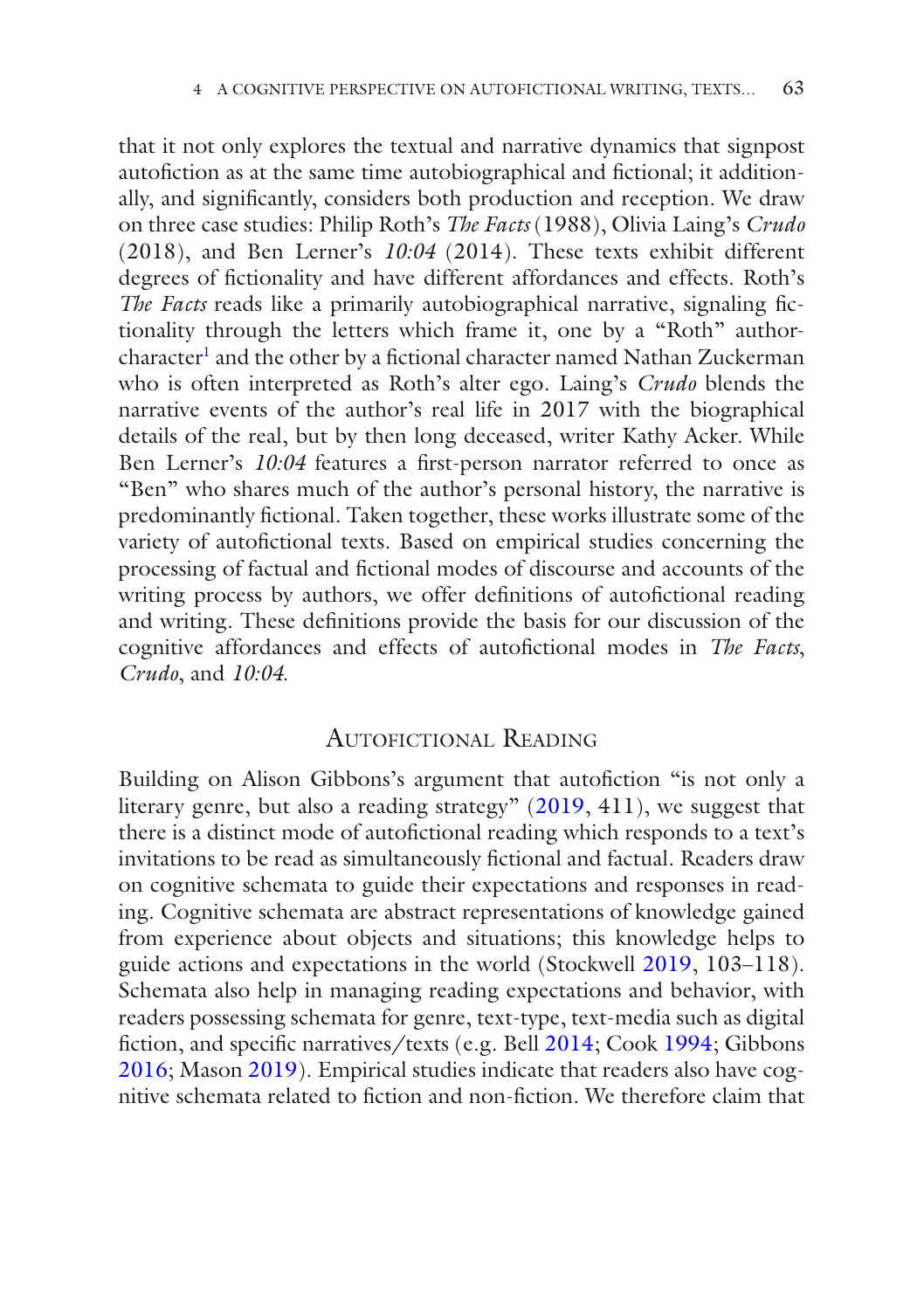readers approach an autofictional text with two kinds of acquired cognitive schemata: those for factual and those for fctional texts.

Evidence that genre expectations can infuence how readers approach, process, and build mental representations can be found in cognitive, experimental, and developmental psychology (see Gibbons [2021b](#page-19-3)). Several studies have tested whether readers' perceptions of fictionality infuence engagement, with participants informed in paratextual instructions that the same extract is either factual or fctional. Differences in reading times between the two conditions demonstrate that reading non-fction involves prioritizing causal-situation information and disregarding contradictory or irrelevant details, while reading fction entails building more detailed mental representations (Zwaan [1994](#page-21-1)), and that participants are more likely to scrutinize factual texts (Green et al. [2006\)](#page-19-4). Deborah A. Prentice and Richard J. Gerrig ([1999](#page-20-7)) took a different experimental approach by manipulating the details of a story to create two versions: one which primarily contained "contextual details," specific to the fictional storyworld; and another that primarily contained "context-free assertions," which generally hold and conform to real-world knowledge. Their results again indicate that readers process non-fction more systematically than fiction

Torsten Pettersson's [\(2016\)](#page-20-8) study is relevant, in terms of this chapter's concerns, as he presented participants with an extract from the frst volume of Karl Ove Knausgaard's *My Struggle* series, a now canonical example of contemporary autofction. Pettersson manipulated paratextual framing to guide participants' expectations as to a text's factual or fctional status. The response data Pettersson collected was both quantitative and qualitative; the latter being particularly unusual as studies in experimental psychology generally collect the former. Based on the qualitative data, Pettersson concludes that "fction stories are described as a source of knowledge, insight, or increased mental ability" [\(2016,](#page-20-8) n.p.). His qualitative analysis therefore adds further support for the infuence of readers' schematic expectations about fctionality and factuality; in this case, the bearing that these expectations can have on the experience of reading autofiction

One potential drawback of bringing such empirical data to bear on a discussion of autofiction is that, because experimental studies require easily controllable variables, they tend to take a binary view of factual and fctional genres. Such a view is ultimately insuffcient for understanding autofiction, as well as autofictional modes of writing and reading. Text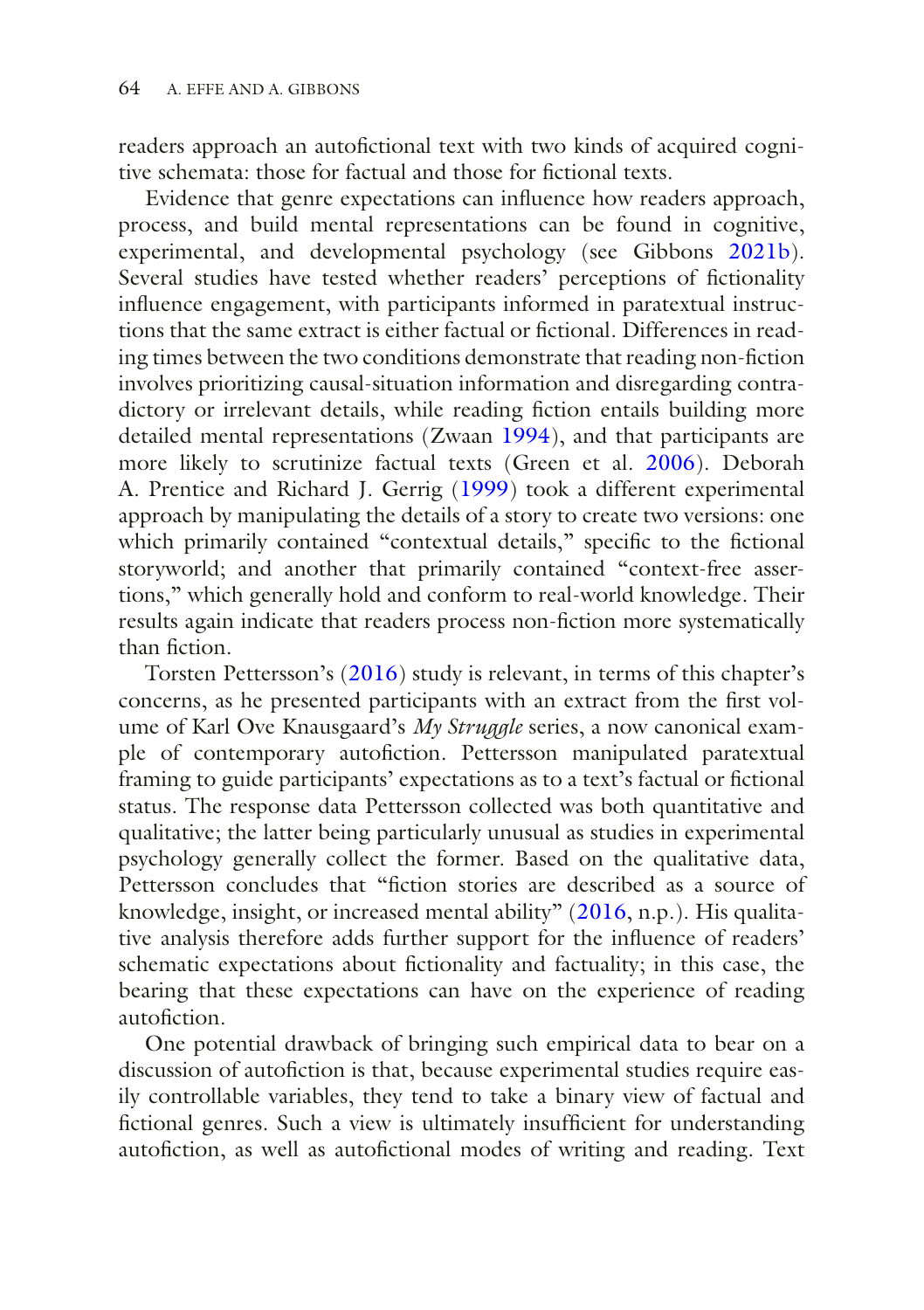comprehension studies demonstrate that sentences that involve inconsistencies or clashes in fctionality conditions (e.g. when a fctional character is said to meet a real person) are easily detected (Yang and Xue [2014,](#page-20-9) [2015](#page-21-2)). On the one hand, this means that readers should be able to distinguish between textual beings that are known to them as representing real people and those that are known to be fctional inventions. The same logic thus applies to other aspects of the text, such as real versus fictional events, places, and so on. On the other hand, this does not resolve the ambiguity of autofction, wherein the author-character can bear the real author's name but in every other respect be invented.

Indeed, empirical studies show that factors other than framing and realworld reference of entities or events also affect reader engagement. Two recent neuroimaging studies show, for example, that different neural patterns are activated when reading about real people and fctional characters (in the former case, emotional engagement is higher), but also that the decisive factor seems not to be fctionality but personal relevance (Abraham and von Cramon [2009](#page-18-4); Abraham, von Cramon, and Schubotz [2008](#page-18-5)). Two earlier studies (Seilman and Larsen [1989](#page-20-10); Larsen and Seilman [1988\)](#page-19-5) fnd that literary/fctional as opposed to expository texts create more personal remindings (the technical term for spontaneous recollection of experiences) in which the reader has an active role rather than simply being an observer. Together, then, these experiments show that the cognitive operations involved in reading—whether fctional, factual, or hybrid texts—are too complex to be explained through framing alone.

Overall, the fndings of empirical studies show that readers have cognitive schemata related to fction and non-fction and this affords credence to existing literary critical intuitions about reading autofction (discussed in this chapter's introduction). As well as generating a combination of or oscillation in reading stances, however, autofictions often contain moments of ambiguity in which the reference to or departure of an element to or from the real world cannot be resolved. Consequently, we defne autofctional reading as a mode in which readers approach the text with two overarching schemata, either in combination or in quick oscillation, and in which they often experience moments of tension or uncertainty about the communicative intention (fictionality/factuality) and/or ontological status (fictive or real) of entities and elements. The factual schema leads readers to approach a text for information about the real world, the real author, and to evaluate the relevance of this information for themselves and their own lives. The fctional schema encourages readers to approach the text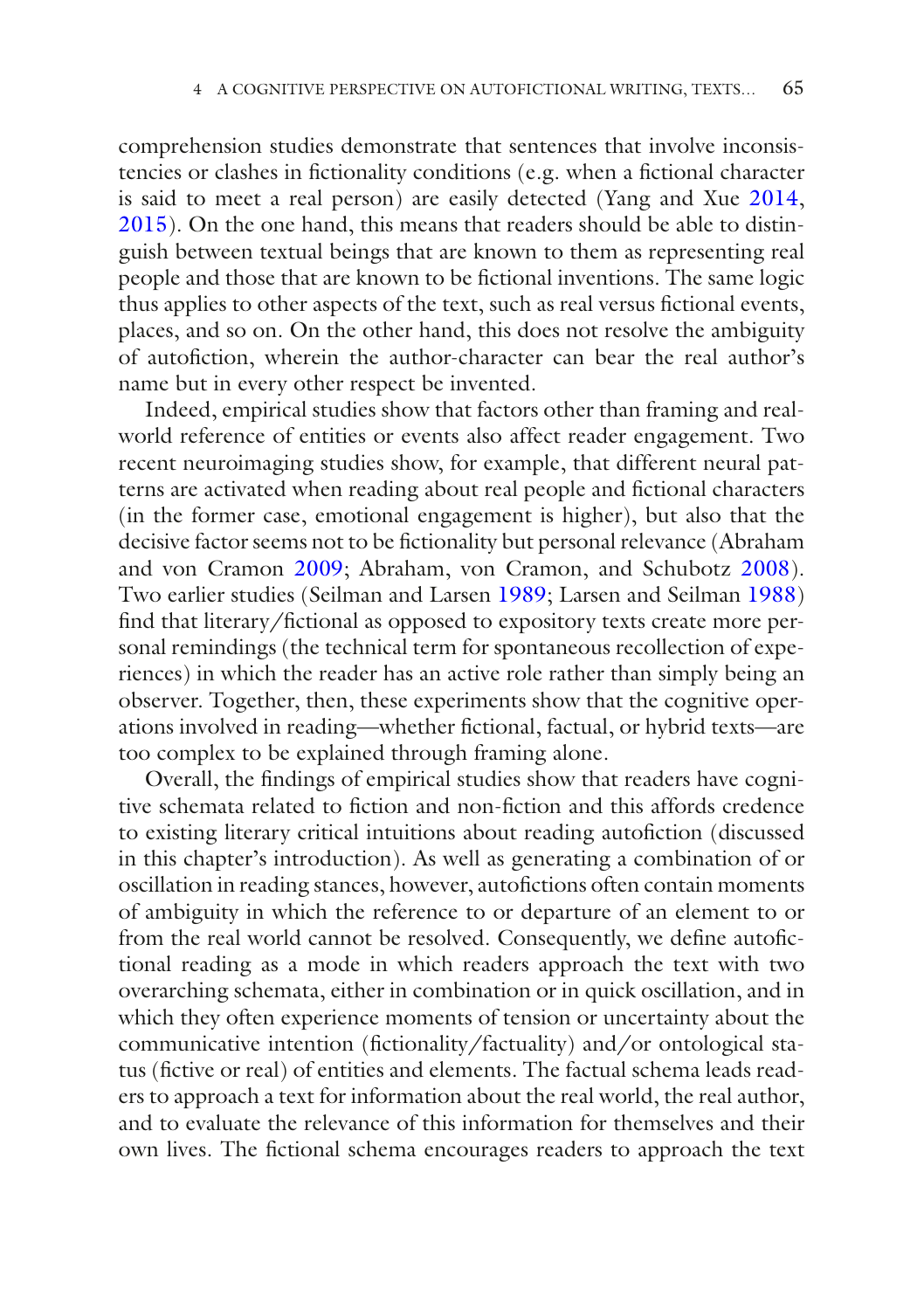for diversion and aesthetic pleasure, for indirect knowledge and general truths: it means paying attention to thematic meanings and refraining from applying standards of empirical verifcation or falsifcation. The effects of such tensions and uncertainties have not been tested, but we offer suppositions about potential effects in the subsequent discussion of our three case studies.

#### Autofictional Writing

Just as we maintain that there is a specific autofictional mode of reading, we also argue that there is a mode of autofictional writing. Autofictional writing refers to the intentional production of a text both as autobiographical and as fctional, and the complementary intention that the text be recognized as such. The author aims to represent their self, or a dimension of their self, while also purposefully taking creative liberties in the act of self-narration. This is what we call an act of *autofctionalization*. [2](#page-18-6) Autofictional writing is thus distinct from lying and misremembering—as Henrik Skov Nielsen, James Phelan, and Richard Walsh [\(2015\)](#page-20-11) note for fctionality generally—and aims at something in addition to selfrepresentation. Potential goals of the intentional act of autofictionalization include those associated with fctional modes in general (e.g. aesthetic pleasure, indirect learning, general or indirect truth), but there are also goals particular to the autofictional mode. These include creative, explorative thinking in the pursuit of self-understanding, self-performance and self-creation, and readerly positioning (with the aim, for example, of anticipating objections or of inviting reader engagement).

As yet, there is no empirical research into autofictional writing, though Hunt's observations on the therapeutic effects of fctionalizing strategies in creative life writing constitute a step in this direction. On the basis of students' self-reports and with recourse to comments by writers like Doubrovsky, Hunt argues that autofictional writing means "work[ing] in the autobiographical space with fctional/poetic techniques" ([2018](#page-19-0), 192), and creating a position of simultaneously being inside oneself and observing the self from the outside [\(2004,](#page-19-6) 156; [2018](#page-19-0), 185). This is possible if writers suspend Lejeune's autobiographical pact in favor of a pact with themselves that entails "loosen[ing] control of the writing process so that space for the imagination opens within an autobiographical frame" (Hunt [2018](#page-19-0), 190–191). The ways in which Philip Roth, Olivia Laing, and Ben Lerner describe their practice in interviews support Hunt's assertions.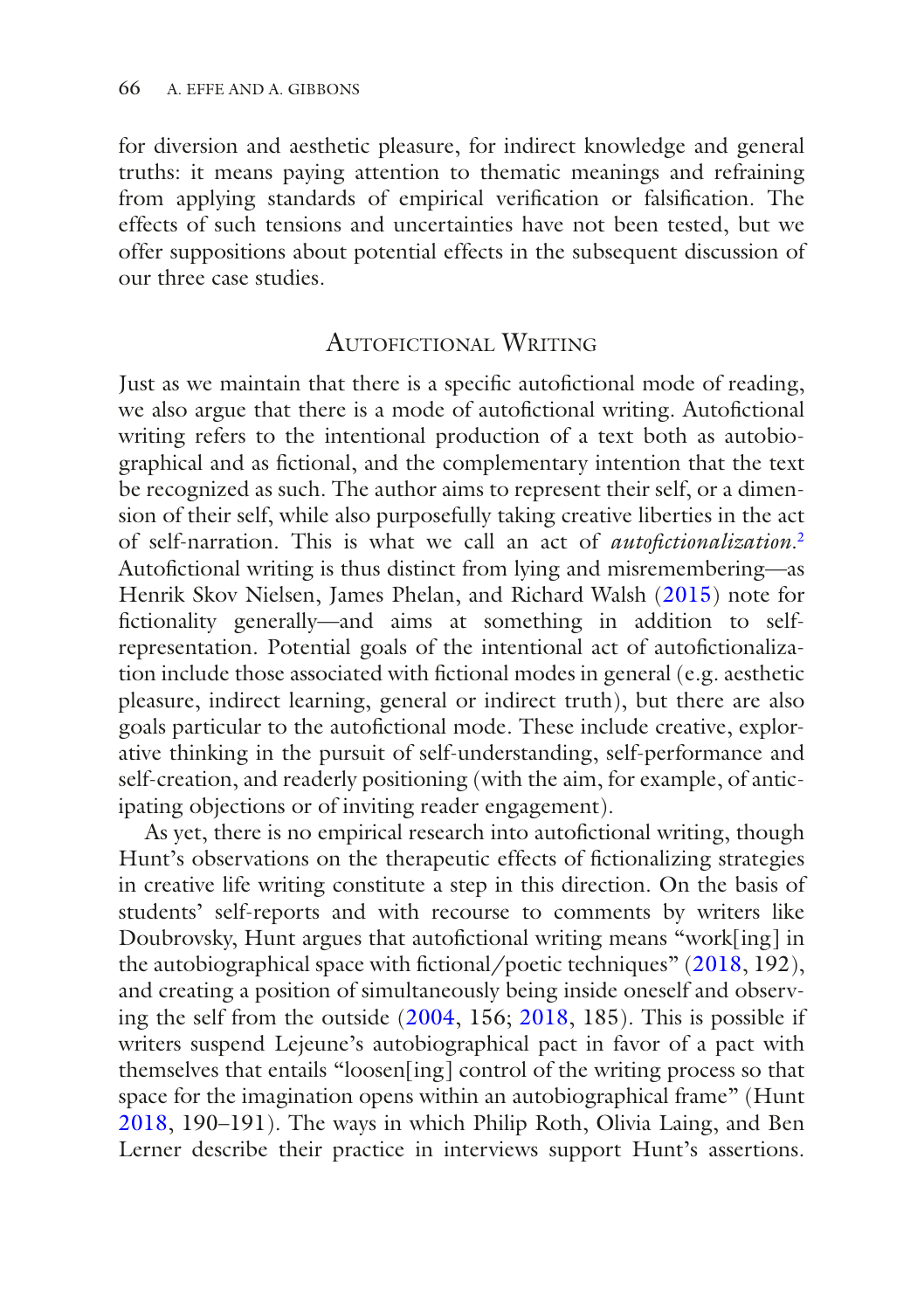Furthermore, the authors' commentaries on *The Facts*, *Crudo*, and *10:04* show their aims and strategies to be more diverse than those which interest Hunt, and allow conclusions to be drawn about the affordances of autofictional writing. While autofictional texts in particular make it difficult to draw a purposeful boundary between statements within the text, for example, by authorial alter egos, and statements outside the partially fctional universe, we focus on the latter in this section and consider the former in the next.

Throughout his oeuvre, Philip Roth has not only created fctionalized self-representations of different degrees but also written autobiographically without markers of fctionality. *The Facts* (1988) is more strongly and more explicitly autobiographical: in interviews, Roth repeatedly attests to the "facts" in this particular text but also stresses that he could not have presented them without fictional qualifiers and challenges. The fictive character Zuckerman speaks in a fctional letter at the end of the book, voicing, and thus anticipating, objections to Roth's autobiographical narrative. In interview, Roth speaks of this as "covering [all the] bases" (Roth [1988a,](#page-20-12) 223) but also says that he intended for Zuckerman's countervoice to give readers interpretative possibilities and alternative perspectives in order to "enlarge [their] perception of the book" (224). Roth's comments reveal both other- and self-directed intentions. For the writer, according to Roth, Zuckerman as autofictional countervoice constitutes "a genuine challenge to the book" that comes from Roth himself (223). Roth began writing the facts, he explains, after what he describes in the book as "minor surgery" that "turned into a prolonged physical ordeal that led to a depression" and carried him "to the edge of emotional and mental dissolution" (Roth [1988b,](#page-20-13) 5). His aim, as he characterizes it in his book,, was to "retrieve [his] vitality, to transform [himself into himself]" by way of "rendering experience untransformed." Zuckerman's voice challenges the endeavor of retrieving bare facts and an untransformed self. *The Facts* appears to constitute Roth's own attempt at figuring out where he stands between the conficting positions of his two alter egos—the one equating fctionalization with lying and disguise, and longing to fnd a self that is untransformed, and the other acknowledging the impossibility of such an attempt as he conceives of acts of fictionalization as self-creation and, in consequence, of autofictional writing as a means of insight into himself and as a more truthful kind of autobiography.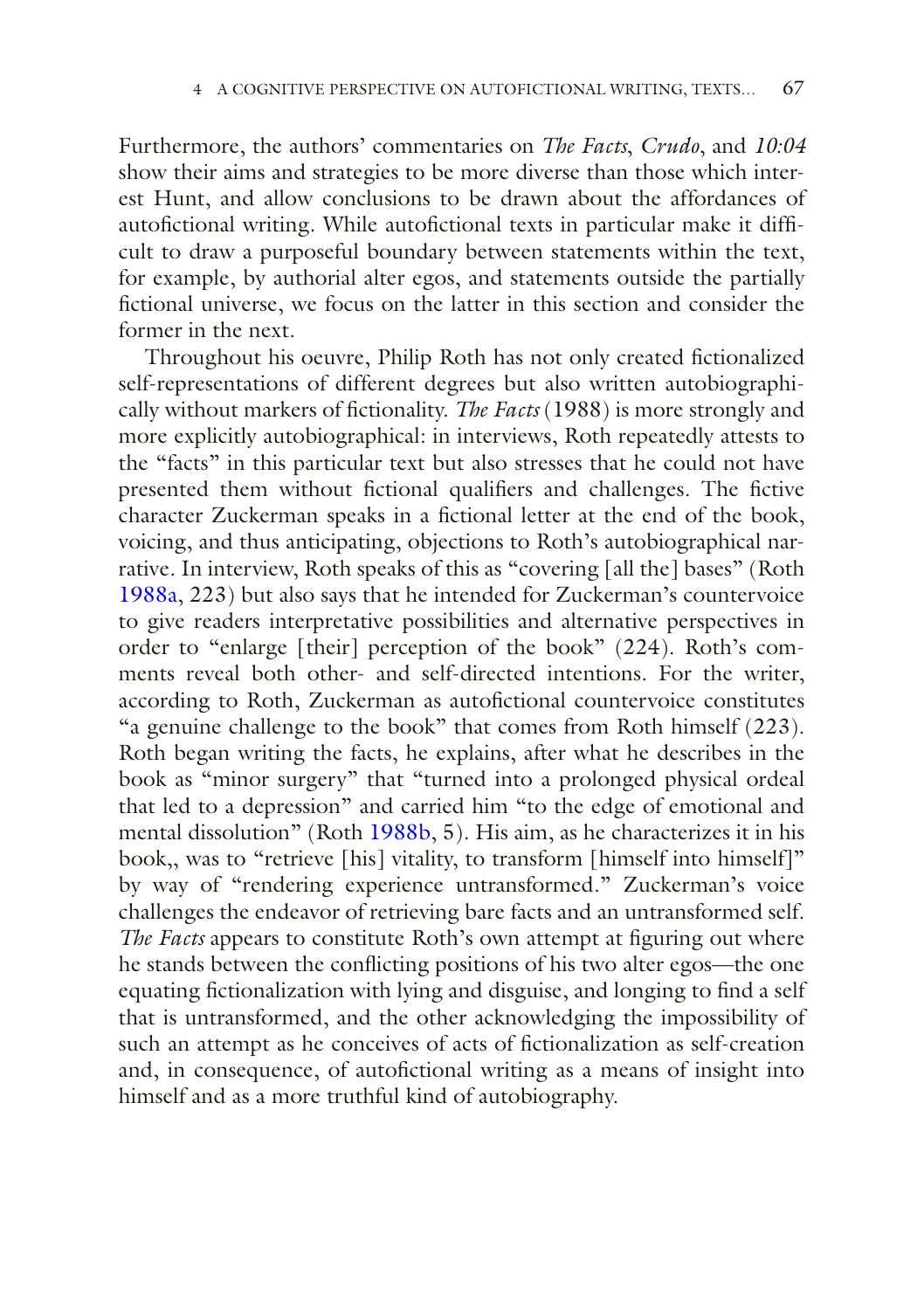*Crudo* is the result of Olivia Laing's decision "to take [her] own life and times and transpose them into the Kathy Acker person," motivated by the wish to "see what would happen if [she] recorded everything that was going on around [her], from [her] own wedding to Trump's tweets threatening nuclear war, from the perspective of this cartoonish, hyperanxious, paranoid fgure" (Laing [2018c\)](#page-19-7). Her writerly process purportedly involved writing every day, combining refections on her own daily personal life, the representation of world news in the media (including on social media), and entwining this with the late Kathy Acker by randomly fipping through Acker's novels until she found something that spoke to the day's news (Laing [2018b\)](#page-19-8). Laing combines her own identity, voice, perspective, and experience with those of someone else. She expresses reservations about the term "autofiction,"<sup>3</sup> but what she describes can nonetheless be understood as a strategy with cognitive affordances characteristic of autofctional writing. She characterizes these in terms of liberation and self-transformation, and as effecting a distancing and displacement that comes with new perspectives on self and world. The ploy of writing as or through Kathy, Laing says, allowed her to get away "from both direct reportage and labored, self-absorbed confessional writing," by adopting the perspective of "a character that could observe the turbulence [of the summer of 2017] in an exaggerated, frenetic, paranoid way," "a made-up perspective from which to view a real moment" (Laing [2018b\)](#page-19-8). Laing, moreover, describes autofictional writing as enabling her to speak and think more freely, and even to transform herself, at least for the duration of writing. "Writing as Kathy," Laing says, "as this hybrid Frankenstein composite of me and Acker," "to invent the character and to help [her]self to the ravishing grab bag of Acker's own work," was "immediately liberating," allowing her to "say anything," to "zigzag between topics," and to "talk about both the political and the personal without getting bogged down" (Laing [2018b](#page-19-8)). The autofictional mode, in sum, allows Laing to develop new perspectives on herself and the world, and to, momentarily at least, transform her (experience of) self.

Ben Lerner explains in interviews that his interest lies not in the distinc-tion between reality and fiction but in what stories do (David [2016\)](#page-18-8). He is concerned with "how we live fictions, how fictions have real effects, become facts in that sense, and how our experience of the world changes depending on its arrangement into one narrative or another" (Lerner [2014b\)](#page-20-14). Lerner, therefore, explains autofictional self-referentiality as an attempt to be sincere rather than ironic, which for him entails exploring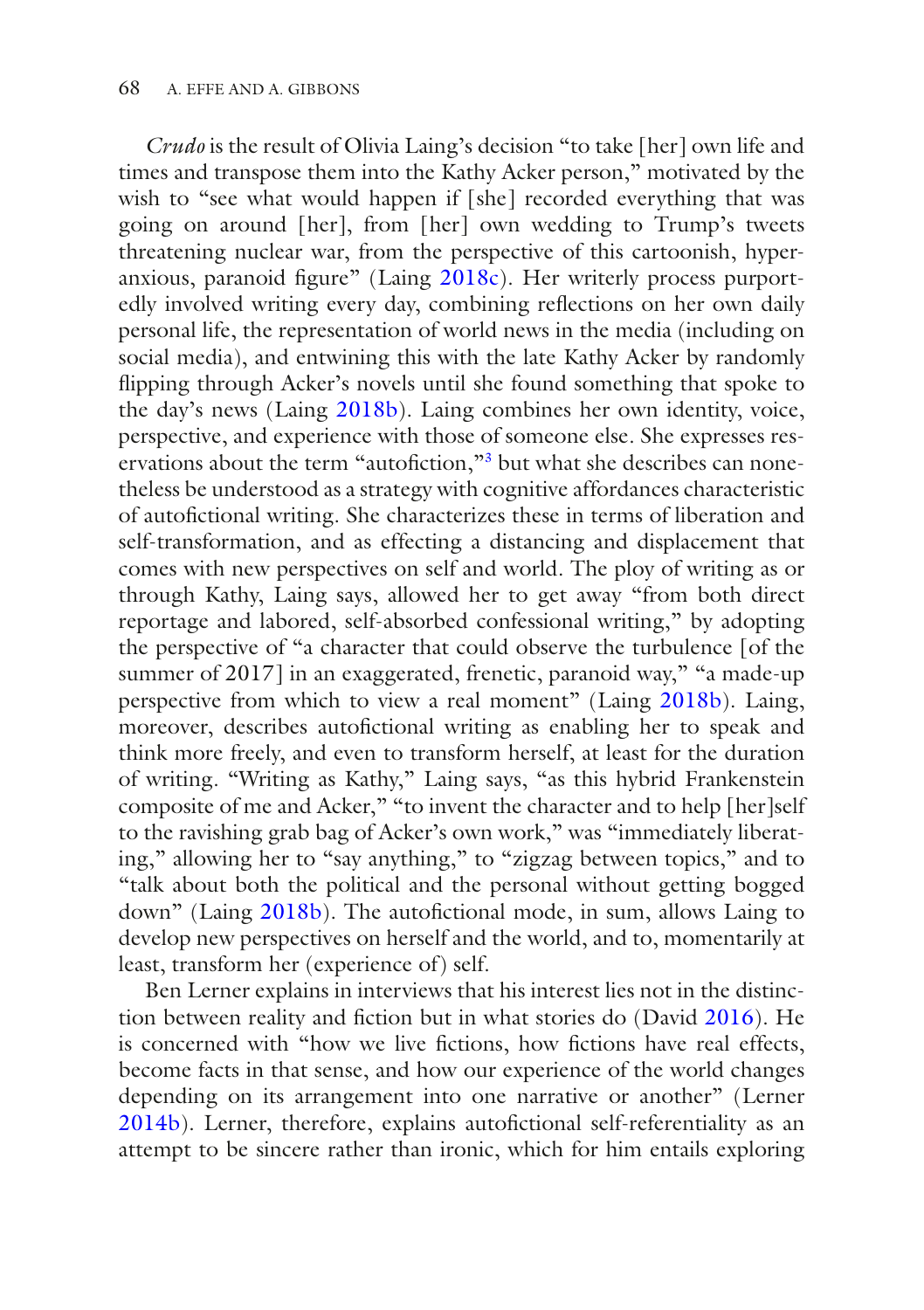"how fction functions in our real lives—for good and for ill" rather than "mocking fiction's ability to make contact with anything outside of itself" (Lerner [2014b\)](#page-20-14). Autofictional writing can constitute such a sincere exploration of the effects of stories, including fctional stories, in the author's life, and in that of the reader. These real-world effects of storytelling are what Lerner's autofictional practice arguably not only depicts but also aims to generate. The narrator of Lerner's book refers to "the utopian glimmer of fiction"  $(2014a, 54)$  $(2014a, 54)$ , and Lerner's reflections on the potential of (fctional) storytelling invite an explanation of this utopian potential in terms of the cognitive affordances and effects of an autofictional mode.

Ultimately, Roth, Laing, and Lerner each talk about their intentions and writing strategies in terms that reveal the impulse of autofictional writing. In the next section, we examine how their books activate factual and fictional schemata, and in consequence create specifically autofictional effects.

#### AUTOFICTIONAL TEXTS

*The Facts*, *Crudo*, and *10:04* all invite modes of autofictional reading. Because works of autofiction are by definition self-reflexive, albeit to different degrees, they often reveal how writers of autofiction conceptualize their craft: what they think about autobiographical writing, how they conceive of their act of fctionalization, and especially the act of autofctionalization. In this section, we link the formal makeup of these three autofctional texts to intimations of intentions in autofctional writing and the cognitive experience of autofictional reading.

#### *Philip Roth*

The title of Philip Roth's *The Facts* foregrounds the work's global factuality, while its autofctionality is made apparent by its subtitle "*A Novelist's Autobiography*." While its primary generic coding is "autobiography," the pre-modifcation carries a double meaning: on the one hand, it signals possession—the self-narration and the life being storied belong to the novelist Philip Roth; on the other hand, it intimates that techniques of fctionalization and literary craftsmanship have been used in the telling of Roth's life story. Roth also presents readers with an epigraph attributed to "Nathan Zuckerman, in *The Counterlife*," one of several earlier novels by Roth in which Zuckerman appears as a fictional alter ego.<sup>4</sup> In the epigraph,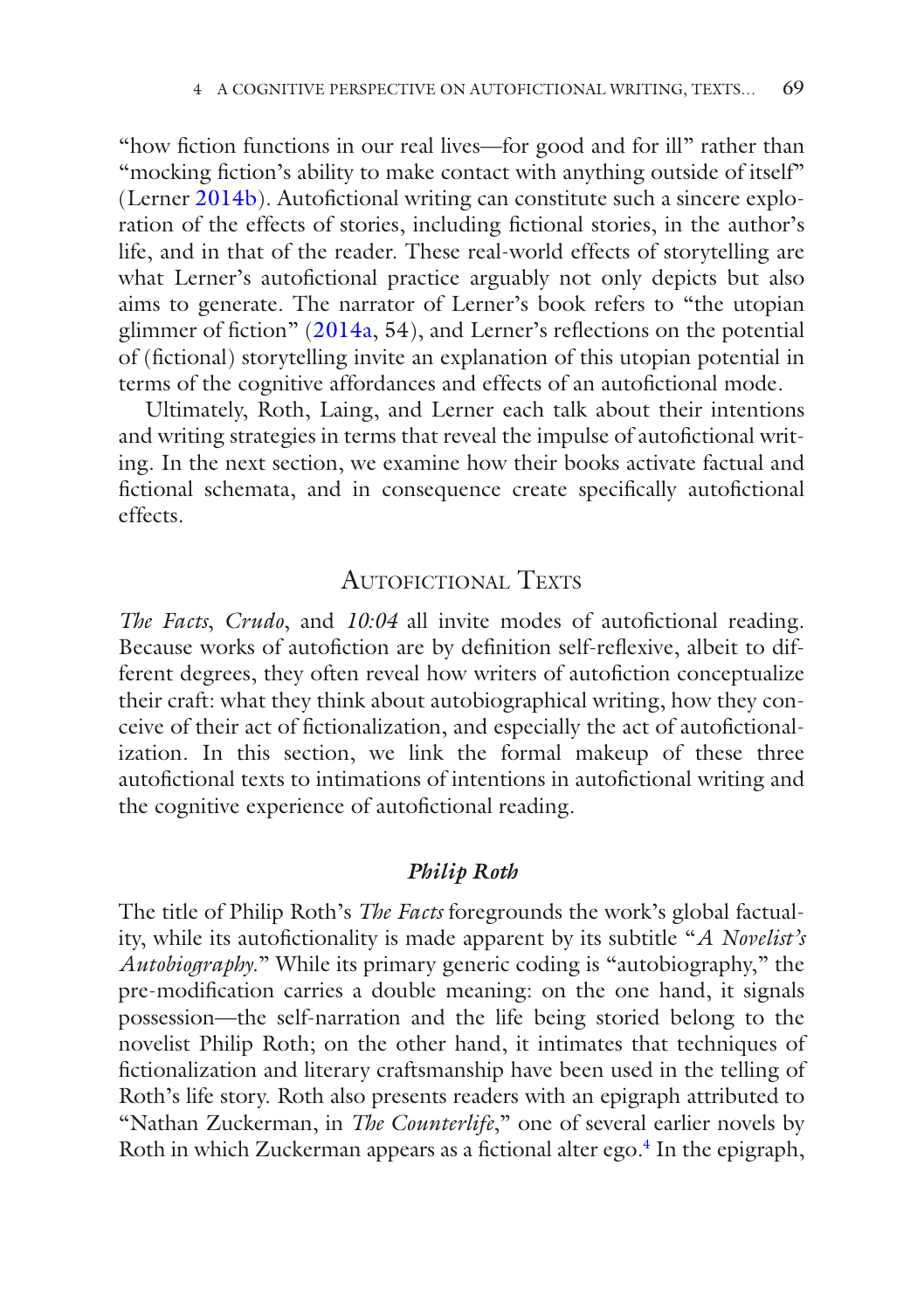Zuckerman—or Roth—comments on the cross-infuence of life and text: "And as he spoke, I was thinking, *the kind of stories that people turn life into, the kind of lives that people turn stories into*" (original emphasis). By quoting his fctional character in an epigraph—a type of discourse commonly reserved for the words of real people—Roth puts the distinction between fictional characters and historical people under threat. At the same time, Roth signals through the epigraph that he uses Zuckerman as mouthpiece. The effect is an ontological ambiguity between the author and the character, the factual and the fctional, which gestures toward the need to engage with *The Facts* through an autofictional mode of reading.

Framing the central narrative of *The Facts* are two letters: the frst, from "Roth" to Zuckerman; the second, Zuckerman's reply. In their letters, the pair discuss the truth value of this ostensible manuscript in relation to Roth's historical creation of explicitly fctionalized author surrogates. The discussion is apt, since, as Berryman puts it, "Roth has long used this fgure [Zuckerman] to hold a dialogue with himself" [\(1990,](#page-18-10) 177). The framing letters constitute invitations for autofctional reading as they highlight the difference between Roth, as real author, and these two textual impersonations. This invitation is intensifed through the letters' content: "Roth" and Zuckerman debate the role of acts of imagination in memory, the relation of these acts to truth, and the power of fction to (trans)form the self.

In the opening letter, "Roth" recognizes that what defnes a fact is contentious, especially in autobiographical narration, as "the facts are never just coming at you but are incorporated by an imagination that is formed by your previous experience," and that "[m]emories of the past are not memories of facts but memories of your imagining of the facts" ([1988b,](#page-20-13) 8). In contrast, in his previous use of Zuckerman as a character in his fiction—in acts of autofictionalization, to use our terms—Roth, by his surrogate's account, set himself the following rules: "imagin[ing] things not quite as they had happened to me or things that never happened to me or things that couldn't possibly have happened to me happening to an agent, a projection of mine, to a kind of me" (6).

The "Roth" and Zuckerman surrogates present differing opinions on the affordances and effects of acts of autofictionalization. For "Roth," they constitute "masks, disguises, distortions, and lies" (6), from which he claims to want to move away. Zuckerman, on the other hand, expresses doubt in his reply about whether such undisguised autobiography is possible, all the more so for a writer like Roth who has been formed or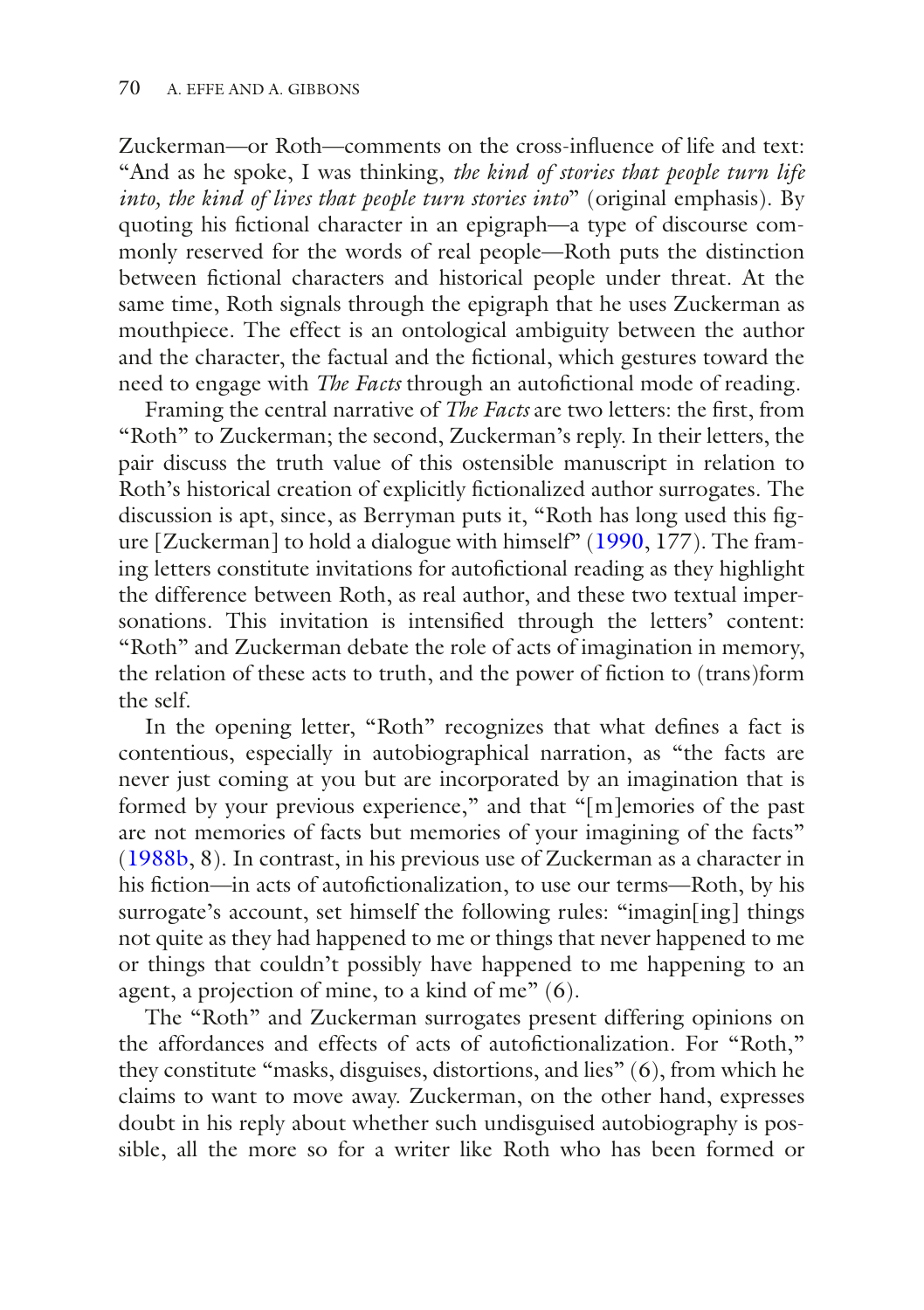transformed by writing in autofictional modes: "My guess is that you've written metamorphoses of yourself so many times, you no longer have any idea what *you* are or ever were. By now what you are is a walking text" (162; original emphasis). Zuckerman highlights the affordances of autofctional writing for self-insight and a more honest form of selfrepresentation. He is of the opinion that "in the fction you can be so much more truthful" (162), that "there is mystery upon mystery to be uncovered once you abandon the disguises of autobiography and hand the facts over for imagination to work on" (185), and that it is "through *dis*simulation that you find your freedom from the falsifying requisites of 'candor'" (185; original emphasis). The dispute between the two alter egos warns readers against naively mining Roth's oeuvre for biographical details or criticizing it for omissions or misrepresentations.<sup>[5](#page-18-11)</sup>

While the letters comment on acts of autofictionalization, they also constitute such an act. The ploy functions to counsel readers against reading *The Facts* as straightforwardly autobiographical (or, indeed, as straightforwardly fctional). *The Facts* does contain verifable details: biographical events, such as the death of Roth's frst wife in a car accident; references to Roth's own work on his journey to becoming a successful writer; mentions of published journalism about and critical responses to his life and work. Nevertheless, "Roth" is at pains to emphasize the fallibility of his memories. Recounting his interview for a place at Bucknell University in 1951, "Roth" writes that his interviewer was "a courteous middle-aged woman whose name I've by now forgotten" (43). To cover the gap in memory, "Roth" openly resorts to invention: "Miss Blake, let's call her" (43). Later, he claims to have completely forgotten a disciplinary hearing in front of the student–faculty Board of Publications: "I don't remember it at all and was only recently reminded that it took place by my former teacher, Mildred Martin" (67). To piece the episode together, he requested that "Mildred—who is now eighty three—sen[d] me entries from her 1953–1954 journals" (67), some material from which has purportedly been included in *The Facts* (69). While some elements of *The Facts* necessarily engender a factual schema for reading, this is undercut somewhat by such blatant memory blanks. Even in the closing letter, Zuckerman casts doubt on the wholesale veracity of *The Facts*, advising the author "I think you must give Josie her real name" (178); "Josie" being the characterpseudonym given to the frst wife of "Roth" in the book.

Acts of fctionalization and autofctionalization throughout *The Facts* continually disrupt reading the book through an uncomplicatedly factual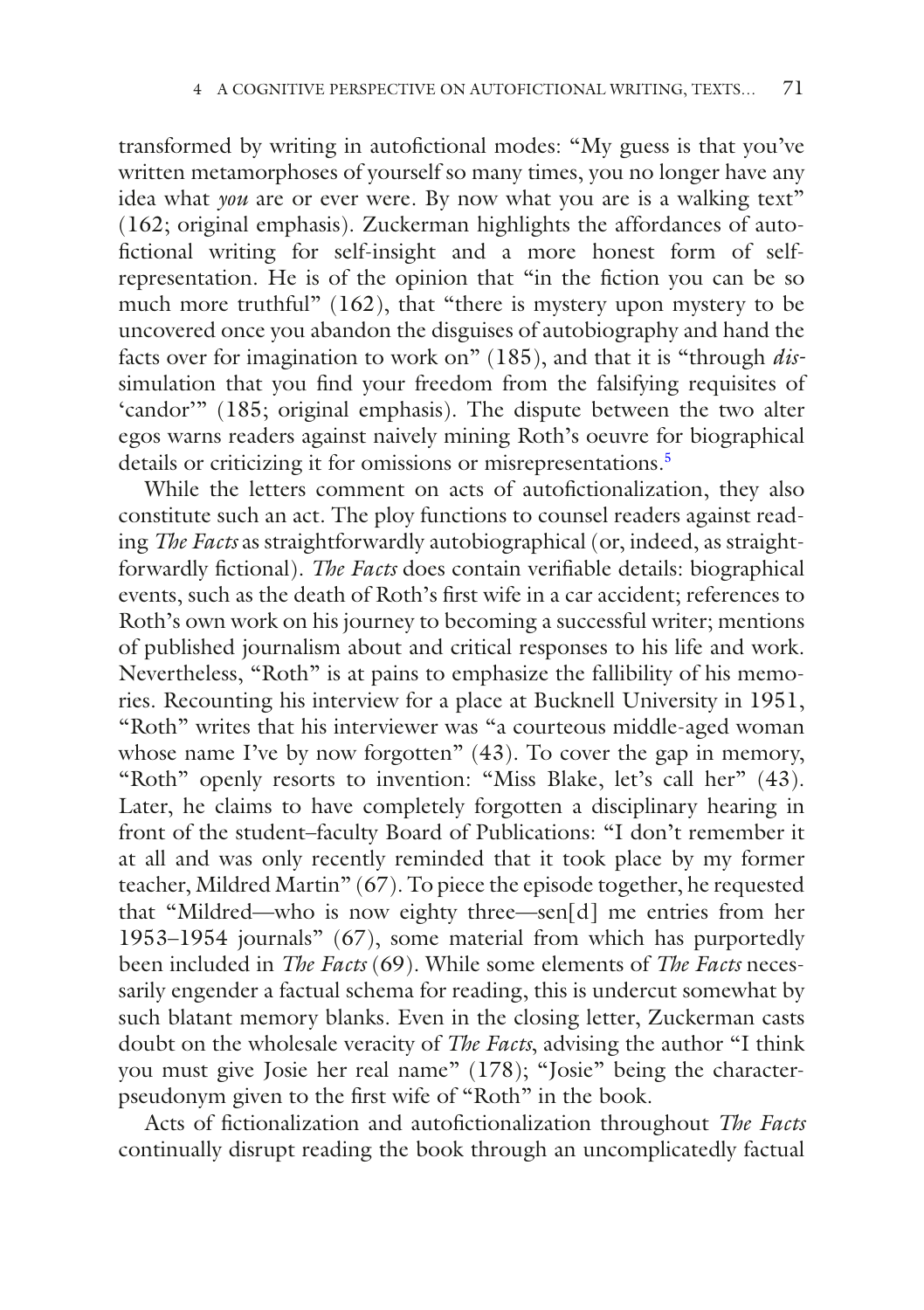schema. Rather, the book openly debates and problematizes the distinction between factual and fctional schemata, asking instead to be read in an autofictional mode. The countervoices provided by "Roth" and Zuckerman serve to destabilize Roth's self-presentation, allowing him to challenge his own memory and self-construction, and inviting readers to explore a range of interpretative possibilities.

### *Olivia Laing*

*Crudo* is Olivia Laing's debut novel and a departure from her established profle as a writer of non-fction. The work bears no subtitle providing its generic description but is marketed, on online bookselling sites and in published reviews, as a novel. Its bizarre epigraph—"*The cheap 12 inch sq. marble tiles behind the speaker at UN always bothered me. I will replace with beautiful marble slabs if they ask me*" (original emphasis)—is unattributed on the page itself but is later identifed, in the book's appended list of sources ([2018a,](#page-19-9) 135), as words tweeted by Donald Trump (3 October 2012). The epigraph therefore sets up a tension in terms of the book's overarching fctional schema. Trump's tweet is a context-free assertion of sorts; here, its extratextual reality appears to enter into the fictional university of *Crudo*.

The novel's opening is composed as a curious combination of both frst and third person: "Kathy, by which I mean I, was getting married. Kathy, by which I mean I, had just got off a plane from New York. It was 19:45 on 14 May 2017" (1). As the narrative continues, readers learn that "Kathy had written several books—*Great Expectations*, *Blood and Guts in High School*, I expect you've heard of them" (1). The named texts, particularly the latter, are easily identifable to informed readers as Kathy Acker's published works. However, as the real Kathy Acker died in 1997, the 2017 airport arrival described at the start of *Crudo* is a logical impossibility, at least according to a factual, biographical schema. In consequence, the narrator and "Kathy," at the start of the novel and at various points thereafter, come together and fracture apart in fuctuating subjective transpositions. As such, the opening signals, at least to one reviewer, that "the novel is several things at once: a work of autofction detailing key events in Laing's life, a counterfactual fiction in which Kathy Acker is alive and getting married and a rigorous piece of fctional appropriation" (Kitamura [2018,](#page-19-10) 10). The play of subjectivities so central to *Crudo* is at the heart of its autofictional ambiguity. While Kathy Acker was a real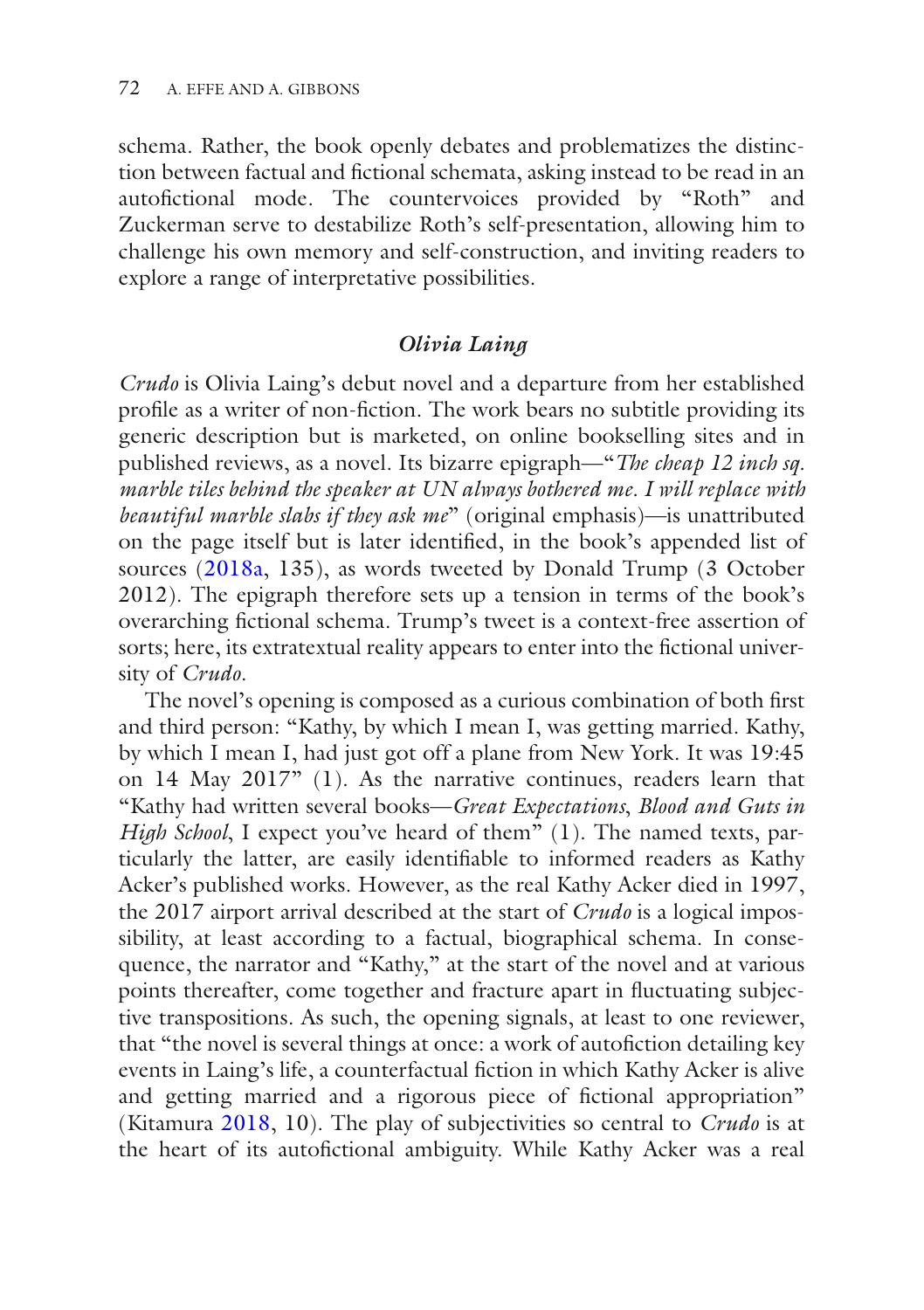person, the persona in *Crudo* is fabricated by, and merged with, Laing; the "Kathy"/I persona, therefore, represents freedom to depart from traditional autobiographical representation, including aims at factual accuracy. *Crudo* thus demands an autofictional mode of reading: readers must oscillate between imagining "Kathy" as a fctionalized counterpart of Kathy Acker reacting to the real events of 2017 and simultaneously attributing these reactions, as belonging, and happening, to Laing herself.

As mentioned, in interviews Laing has openly discussed her compositional method for *Crudo*. In the early pages of the novel, her writing process is transposed into the routine of "Kathy": "Kathy was writing everything down in her notebook, and had become abruptly anxious that she might exhaust the present and fnd herself out at the front, alone on the crest of time" (8). In *Crudo*, engagement with "the present" takes place largely through digital media, from which Laing quotes freely and in so doing weaves real events and, more importantly, the voices of real people, into the fabric of her book. Worried about the increasingly tense relationship between the United States and North Korea, for example, "Kathy" decides to consult Trump's Twitter account:

It was worse than she'd expected. He was retweeting Fox News about jets in Guam that could fght tonight, but he was also taking time out to trashtalk the FailingNewYorkTimes. My frst order as President was to renovate and modernize our nuclear arsenal. It is now far stronger and more powerful than ever before …… Hopefully we will never have to use this power, but there will never be a time that we are not the most powerful nation in the world! (42–43)

The frst-person voice here once again belongs to Donald Trump via Twitter (9 August 2017). The list, "Something Borrowed," at the end of *Crudo* (135–141) discloses appropriated material from real-world textual sources included in the book. A signifcant number are from Kathy Acker's work; others are taken from Twitter as well as news and magazine sources. Although Acker fans might notice the inclusion of the dead writer's material, it seems unlikely that readers will be familiar with all of Laing's appropriated sources. Factual and fctional materials thus repeatedly intrude into *Crudo*, at times imperceptibly. The appended source list does acknowledge them, however, and, in so doing, makes readers aware of how Laing merges modes of discourse (news, social media, autobiography, and novel)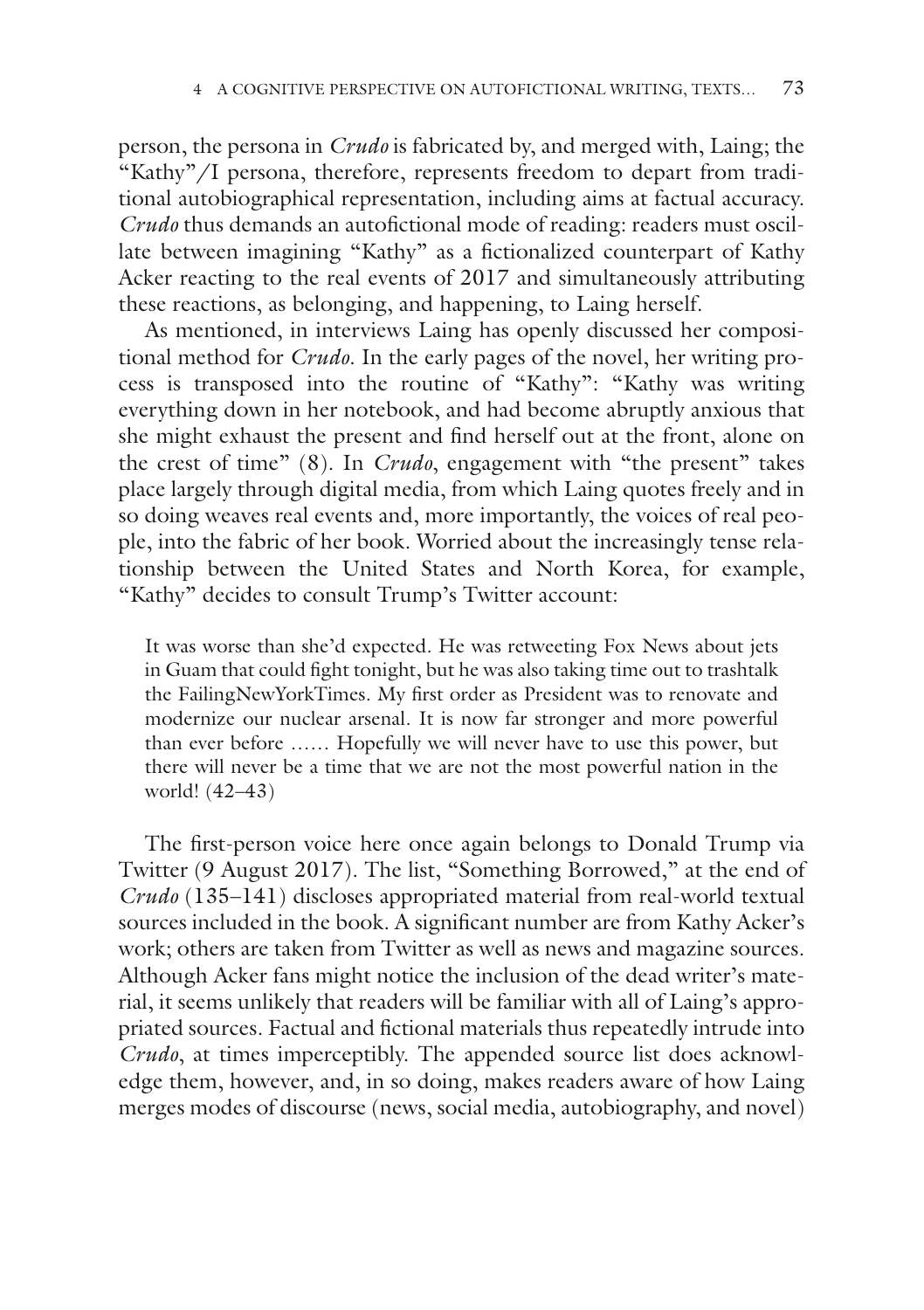and voices (Acker's, Laing's, and those of fctional characters as well as other real-world people).

In *Crudo*, "Kathy" thinks, "[t]his was the problem with history, it was too easy to provide the furnishings but forget the attitudes, the way you became a different person according to what knowledge was available, what experiences were fresh and what had not yet arisen in a personal and global frame" (82). Capturing the attitudes of other people is, according to "Kathy"/Laing, "the province of the novel, that hopeless apparatus of guesswork and supposition, with which Kathy liked to have as little traffc as possible. She wrote fction, sure, but she populated it with the already extant, the pre-packaged and ready-made"; "it was economic also stylish to help yourself to the grab bag of the actual" (84). Appropriated intertextual material and context-free assertions about 2017 intermingle with "Kathy"'s experiences of Laing's autobiographical life (such as her wedding). *Crudo* is driven consequently not only by acts of autofictionalization but a form of collective socio-historical commentary which, by placing Laing and "Kathy" in the wider context, seems to be an attempt to capture not only the events of 2017 but the spirit of the times.

Within *Crudo*, "Kathy"/Laing admits to longing for some sort of interpersonal liberation: "She was bored, […] wanted novelty and heat,  $\left[\ldots\right]$  wanted to unhook herself" (72). Writing, especially autofictional writing, seems to make this possible. Toward the end of *Crudo*, "Kathy"/ Laing repeatedly stresses that "she c[an't] settle" (113), switches furniture, fats, cities, "want[s] a new coat, a new fgure, a new lease of life," "want[s] someone else's life" (113). She realizes that this is possible in writing: "Writing, she can be anyone. On the page the I dissolves, becomes amorphous, proliferates wildly. Kathy takes on increasingly preposterous guises, slips the knot of her own contemptible identity" (125). Just as Zuckerman advises "Roth" in *The Facts* that freedom can be found only if the pursuit of autobiographical accuracy is abandoned, "Kathy"/Laing fnds release by borrowing from the lives of others, both real and imagined.

Ultimately, *Crudo*'s composition not only problematizes any reading that seeks to pigeonhole the work through a wholly fctional or factual schema; it also encodes the experience of living in a social media–saturated culture, in which reality and textual mediation are sometimes diffcult to separate. The result is a disorientating literary experience—in other words, an autofictional effect.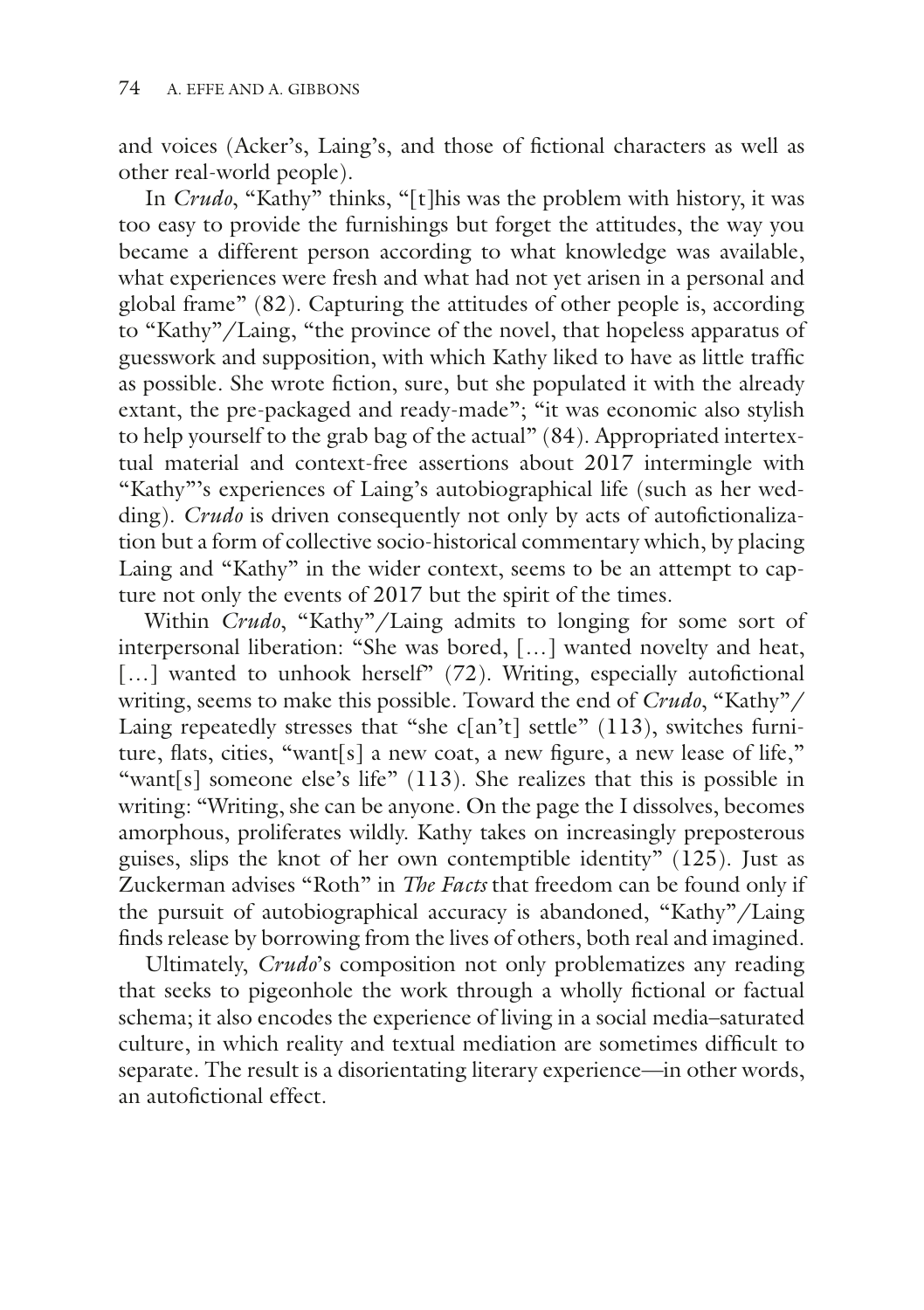#### *Ben Lerner*

Ben Lerner's *10:04* is subtitled "*A Novel*." The three-part narrative features two author fgures, presented as fctionalized versions of Lerner. "Ben," the frst-person narrator of the frst and third parts, is a writer who lives in Brooklyn (as does Ben Lerner), writes one of Lerner's poems ("The Dark Threw Patches Down Upon Me"), and is working on a book that turns out to be *10:04* itself. Part two consists of one of Lerner's previously published short stories, featuring the second author-character, this time referred to in the third person as "the author," who has made a debut with a novel identifable to readers familiar with Lerner's previous work as *Leaving the Atocha Station*—Lerner's frst novel, published in 2011. Thus, while *10:04*'s subtitle immediately activates a fictional schema for readers, an autobiographical reading is simultaneously invited through the onomastic and biographical correspondences between author and protagonist and the references to actual publications that the author and character share. 10:04, in sum, signals an autofictional text and produces a corresponding reading mode.

There are, moreover, several instances within *10:04* in which the (real) effects of (fctional) stories are thematized. "Ben" is, for example, advised by a friend against writing "about medical stuff," since, the friend claims, "you believe, even though you'll deny it, that writing has some kind of magical power" and are "crazy enough to make your fction come true somehow" (Lerner [2014a](#page-20-15), 137–138). The narrator validates this allegation by frst denying it and then confessing the dishonesty of his denial in the narration. In another instance, "the author" takes a stance against autobiographical readings of his/Lerner's frst novel, but follows suit with the acknowledgment that, as the narrator of this book "was characterized above all by his anxiety regarding the disconnect between his internal experience and his social self-presentation, the more intensely the author worried about distinguishing himself from the narrator, the more he felt he had become him" (66). The act of (auto-)fictional distancing, these comments suggest, creates distance between author and narrator or character, but in turn transform the author. Through these instances of metanarrative commentary, *10:04* thus invites the kind of autobiographical, or rather autofictional reading, that the author-characters reject.

In the frst pages of *10:04*, Lerner sets up the premise that the book that "Ben" has been commissioned to write is *10:04* itself. At the end of *10:04*'s opening scene, a celebratory meal in a Manhattan seafood restaurant,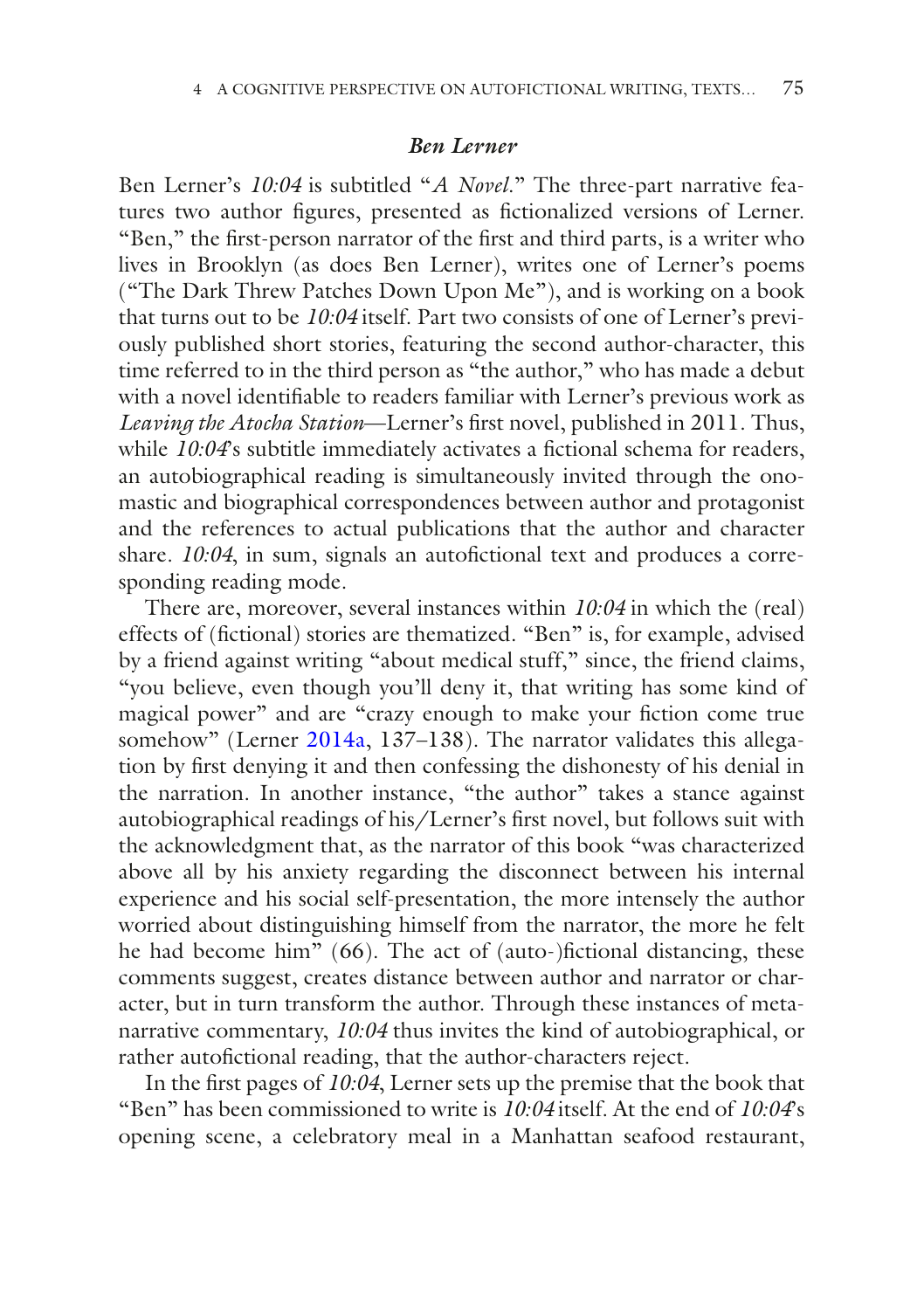"Ben" promises "a novel" to his fellow diner and publisher in which their own act of "eating cephalopods" will "become the opening scene" (4). The genre designator "novel" together with the word "scene" clashes with the metatextual information about the author's own process of writing. As the author-character is writing the very artifact we are reading, *10:04* must be seen as both an autobiographical narrativization of the writing process *and* a fictional representation of a writer-character. The clash demands combining or oscillating between the fctional and the autobiographical mode—a demand that is reiterated at intervals throughout the book. It is most apparent in other instances of indexicality; for example, when the narrator suggests, "say that it was standing there that I decided to replace the book I'd proposed with the book you're reading now, a work that, like a poem, is neither fction nor nonfction, but a fickering between them"  $(194)$ . Lerner makes the movement from fictional story to real world materiality palpable even when the narrator puts before us the following image: "a bright glow to the east among the dark towers of the Financial District, like the eyeshine of some animal" (237). The light, we are told, comes from the Goldman Sachs building, and the narrator refers us to "photographs in which one of the few illuminated buildings in the skyline was the investment banking frm, an image," he notes in passing, "I'd use for the cover of my book"  $(237)$ . Through this reference to the photograph, the book that "Ben" has been writing materializes in the reader's hands, at least if they have the US edition of *10:04*, which features this very image on its cover. *10:04* is, in other words, a book "on the very edge of fiction" (237)—a book oscillating between the fictional and the autobiographical.

Elsewhere, we have both argued that *10:04* has the potential to affect how readers think, feel, and possibly act in the real-world context of climate change and globalization. Gibbons ([2021a\)](#page-19-11) stresses that *10:04* creates an "affective effect" (144) of the anticipated future for readers and that *10:04* "positions Ben's anxieties as already part of a reader's past and present" making the potential future apocalypse "feel more meaningful to readers" (142). Alexandra Effe [\(2021\)](#page-18-12) argues that *10:04* "works toward change by calling on the reader to take action in reality" and that Lerner's text has high potential for inciting readers to do so as the autofctional dimension creates a feeling of direct relevance for readers in combination with the sense of possibility for transformation (739). Lee Konstantinou categorizes Lerner more generally in a group of "affective neorealists" ([2018](#page-19-12), 111), who aim to "facilitate new powers for fction" (120).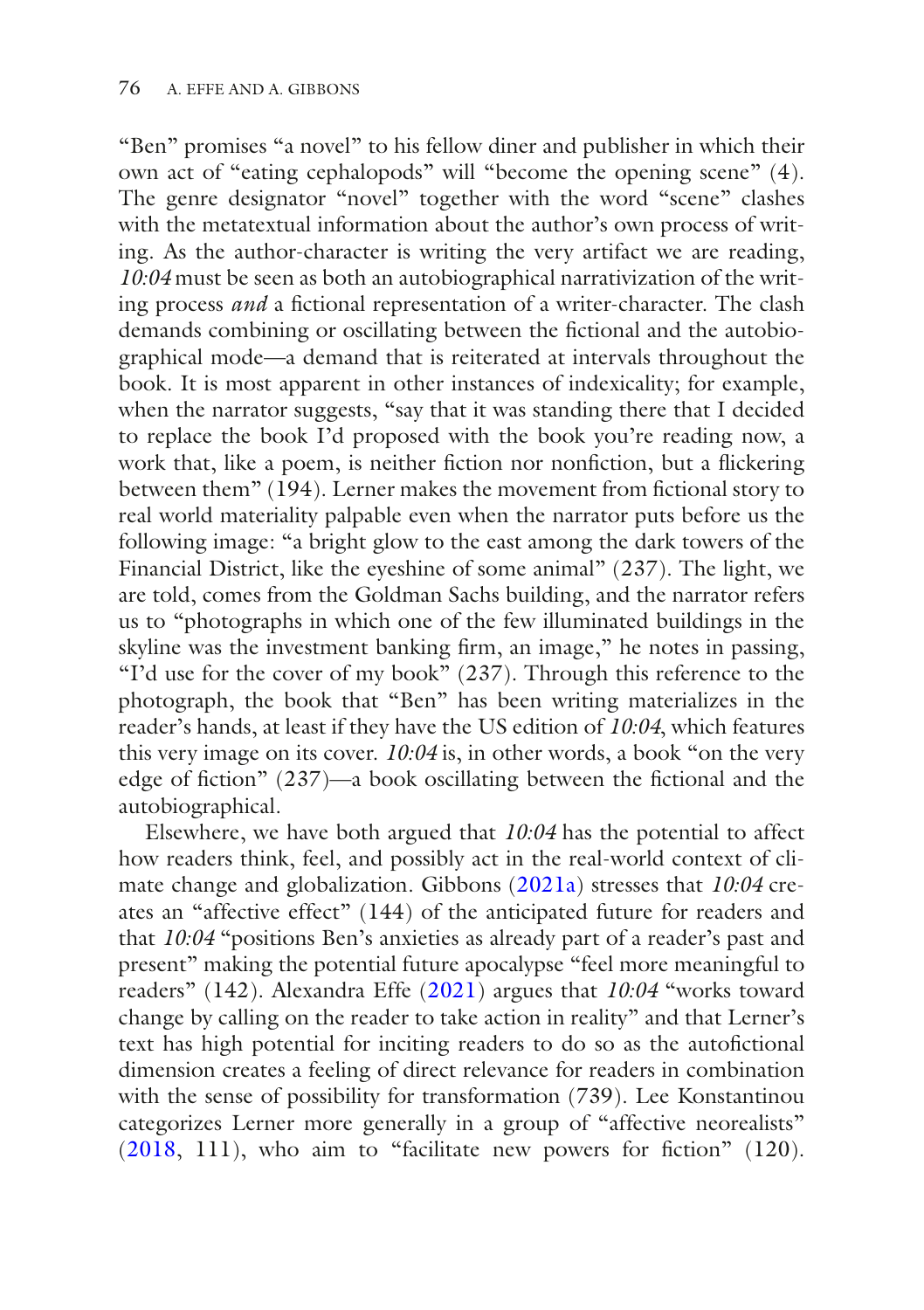Empirical data on factual and fctional reading modes and Lerner's own refections on autofctionalization offer a possible explanation for the potential cognitive-affective effects of his book.

\* \* \*

In this chapter, we have argued that autofictional texts should not be considered in isolation but rather as part of a literary event that includes the intentional production of an autofictional mode of writing and a corresponding autofictional mode of reading. Empirical data—in the form of writers' self-reports in interviews and evidence from psychology concerning the cognitive-affective dimensions of fctional and factual reading modes—has enabled us to substantiate our claims and form theoretically and empirically grounded hypotheses about autofictional writing and reading. Writers' own refections, both in interviews and within their works, provide insight into the motivations for and cognitive affordances of their acts of autofctionalization, from interrogating memories to coming to terms with living in a contemporary society in which social media fuels a post-truth culture and climate change creates an uncertain future. Furthermore, readers of *The Facts*, *Crudo*, and *10:04* are likely to recognize and feel the rootedness of these works in their real-world contexts, be that a single author coming to terms with their life and the reception of their work, the disorientation of our media-saturated contemporary culture, or the reality of climate change. This rootedness in reality is likely to create personal relevance which, empirical studies suggest, is linked to higher emotional involvement—that is, to an affective effect. The fictional dimension of autofiction, in turn, is likely to lead readers to create detailed mental representations and contemplate contradictory elements, such as different author avatars and different depicted realities. Such contemplation will also mean more critical, perhaps also more creative, engagements with the text, including the ways in which readers relate to autofictions and what changes they themselves might put into action in their lives. The cognitive and holistic perspective adopted in this chapter, combined with attention to the textual and paratextual apparatus of a work, has allowed us to draw out and to better understand such effects and affects. Especially in the light of the personal and psychological dimension of much autofctional literature, we believe that this perspective is ultimately best placed to account for the affordances and affective resonances of autofiction as a holistic literary experience.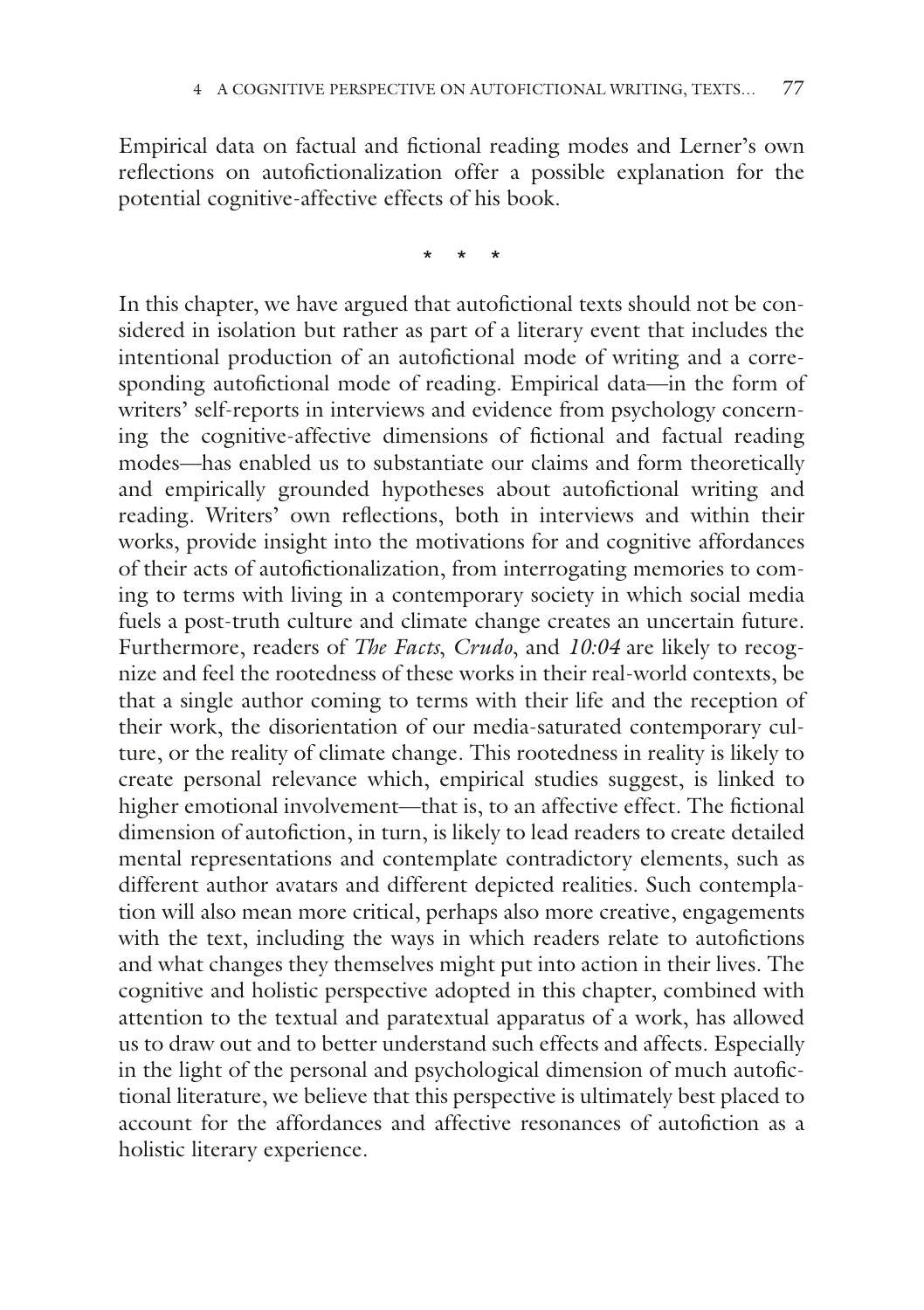#### **NOTES**

- <span id="page-18-1"></span>1. When names are placed in inverted commas, we are referring to characters and author-avatars as textual beings in our case studies.
- <span id="page-18-6"></span>2. To our knowledge, our use of the term is novel, although Walker [\(2018](#page-20-4)) speaks of "autofictionalizing reflective writing strategies" (in the title of her chapter).
- <span id="page-18-7"></span>3. Laing feels that the term "autofction" diminishes her understanding of novels as "an intimate communication between writer and reader with personal stakes" (Laing [2018b](#page-19-8)).
- <span id="page-18-9"></span>4. Berryman ([1990\)](#page-18-10) discusses Zuckerman as Roth's self-portrait throughout the author's work.
- <span id="page-18-11"></span>5. *The Facts* can thus be seen as a reply to select Jewish-American readers, reading what Roth intended as satires as autobiographical, criticizing him for betraying a Jewish community, and accusing him of self-hatred. *The Facts* seems to put the record straight, but the autofictional dimension also qualifies "the facts" that *The Facts* provides. For an account of *The Facts* as an ambiguous act of righting the record, see also Wirth-Nesher [\(2007](#page-20-16), 158–64).

### **WORKS CITED**

- <span id="page-18-4"></span>Abraham, Anna, and D. Yves von Cramon. 2009. Reality = Relevance? Insights from Spontaneous Modulations of the Brain's Default Network when Telling Apart Reality from Fiction. *PLoS One* 4 (3): 1–9.
- <span id="page-18-5"></span>Abraham, Anna, D. Yves von Cramon, and Ricarda I. Schubotz. 2008. Meeting George Bush versus Meeting Cinderella: The Neural Response When Telling Apart What is Real from What is Fictional in the Context of Our Reality. *Journal of Cognitive Neuroscience* 20 (6): 965–976.
- <span id="page-18-2"></span>Bell, Alice. 2014. Schema Theory, Hypertext Fiction and Links. *Style* 48 (2): 140–161.
- <span id="page-18-10"></span>Berryman, Charles. 1990. Philip Roth and Nathan Zuckerman: A Portrait of the Artist as a Young Prometheus. *Contemporary Literature* 31 (2): 177–190.
- <span id="page-18-3"></span>Cook, Guy. 1994. *Discourse and Literature*. Oxford: Oxford University Press.
- <span id="page-18-8"></span>David, Thomas. 2016. Ben Lerners Roman *22:04*: Hat es dieses Brooklyn je gegeben? [http://www.faz.net/aktuell/feuilleton/buecher/autoren/ben-lerner](http://www.faz.net/aktuell/feuilleton/buecher/autoren/ben-lerner-ueber-seinen-roman-22-04-14028724.html)[ueber-seinen-roman-22-04-14028724.html](http://www.faz.net/aktuell/feuilleton/buecher/autoren/ben-lerner-ueber-seinen-roman-22-04-14028724.html). Accessed Mar 30, 2021.
- <span id="page-18-0"></span>Dix, Hywel. 2018. Introduction: Autofction in English: The Story so Far. In *Autofction in English*, ed. Hywel Dix, 1–23. Cham: Palgrave Macmillan.
- <span id="page-18-12"></span>Effe, Alexandra. 2021. Ben Lerner's *10:04* and the "Utopian Glimmer of [Auto]fction." *Modern Fiction Studies* 67 (4): 739–757.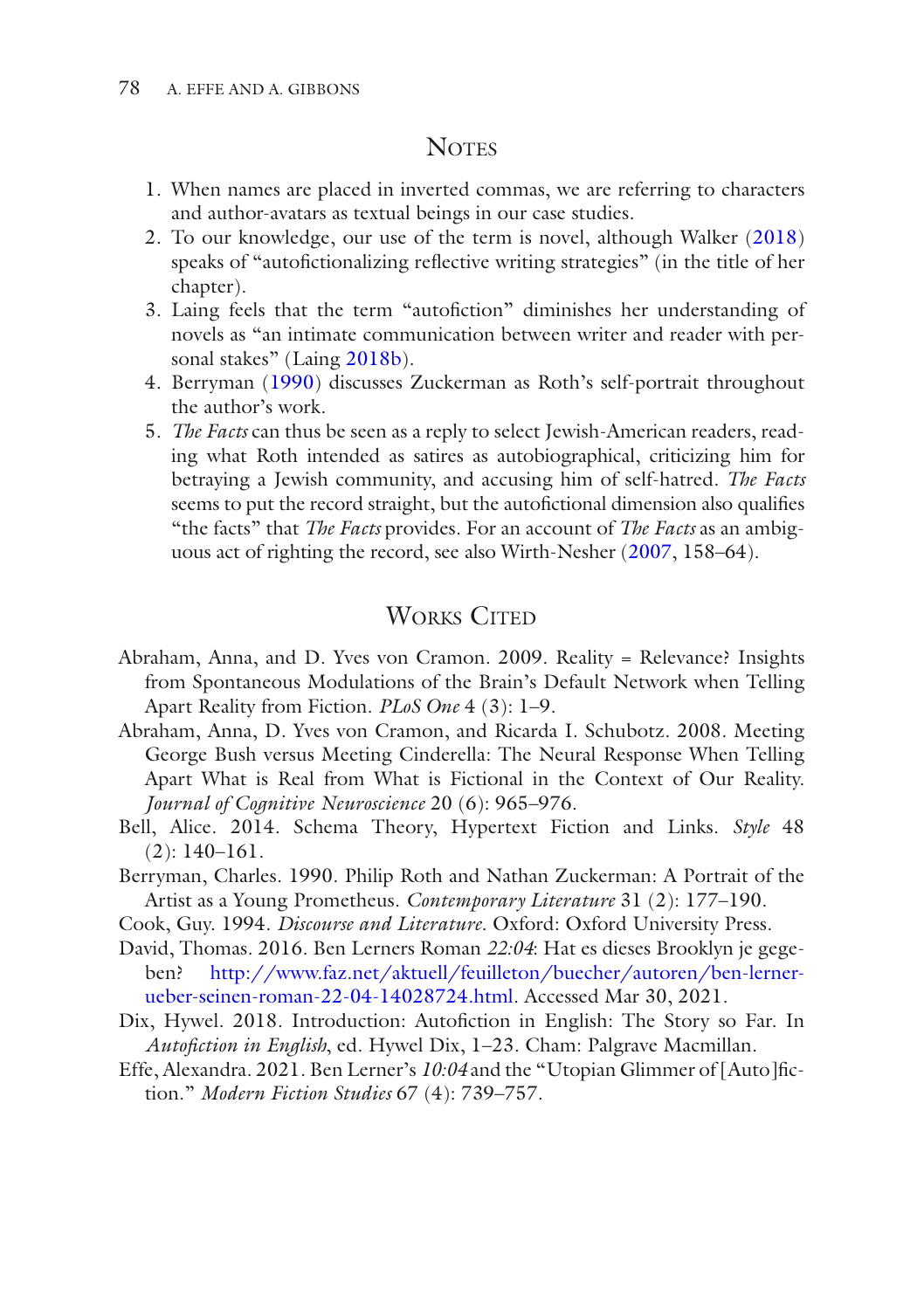<span id="page-19-2"></span><span id="page-19-1"></span>Gibbons, Alison. 2016. Multimodality, Cognitive Poetics, and Genre: Reading Grady Hendrix's Novel *Horrorstör*. *Multimodal Communication* 5 (1): 15–29. ———. 2019. The 'Dissolving Margins' of Elena Ferrante and the Neapolitan Novels: A Cognitive Approach to Fictionality, Authorial Intentionality, and Autofctional Reading Strategies. *Narrative Inquiry* 29 (2): 389–415.

<span id="page-19-11"></span>———. 2021a. Metamodernism, the Anthropocene, and the Resurgence of Historicity: Ben Lerner's 10:04 and 'the utopian glimmer of fiction.'. *Critique*: *Studies in Contemporary Fiction* 62 (2): 137–151. [https://doi.org/10.108](https://doi.org/10.1080/00111619.2020.1784828) [0/00111619.2020.1784828](https://doi.org/10.1080/00111619.2020.1784828).

- <span id="page-19-3"></span>———. 2021b. 'Why do you insist Alana is not real?': Visitors' Perceptions of the Fictionality of Andi and Lance Olsen's 'There's No Place Like Time' Exhibition. In *Style and Reader Response: Minds, Media, Methods*, ed. Alice Bell, Sam Browse, Alison Gibbons, and David Peplow, 101–121. Amsterdam: John Benjamins.
- <span id="page-19-4"></span>Green, Melanie C., Jennifer Garst, Timothy C. Brock, and Sungeun Chung. 2006. Fact Versus Fiction Labeling: Persuasion Parity Despite Heightened Scrutiny of Fact. *Media Psychology* 8: 267–285.
- <span id="page-19-6"></span>Hunt, Celia. 2004. Writing and Refexivity: Training to Facilitate Writing for Personal Development. In *Creative Writing in Health and Social Care*, ed. Fiona Sampson, 154-169. London: Jessica Kingsley.

<span id="page-19-0"></span>———. 2018. Autofction as a Refexive Mode of Thought: Implications for Personal Development. In *Autofiction in English*, ed. Hywel Dix, 179-196. Cham: Palgrave Macmillan.

- <span id="page-19-10"></span>Kitamura, Katie. 2018. Anxieties of Infuence. *The New York Times Book Review*, October 7.
- <span id="page-19-12"></span>Konstantinou, Lee. 2018. Neorealist Fiction. In *American Literature in Transition: 2000–2010*, ed. Rachel Greenwald Smith, 109–124. Cambridge: Cambridge University Press.

<span id="page-19-9"></span><span id="page-19-8"></span>Laing, Olivia. 2018a. *Crudo*. London: Picador.

———. 2018b. Becoming Kathy Acker: An Interview with Olivia Laing. Interview by Chris Kraus, *The Paris Review*, September 11, 2018. [https://www.theparis](https://www.theparisreview.org/blog/2018/09/11/becoming-kathy-acker-an-interview-with-olivia-laing/)[review.org/blog/2018/09/11/becoming-kathy-acker-an-interview-with](https://www.theparisreview.org/blog/2018/09/11/becoming-kathy-acker-an-interview-with-olivia-laing/)[olivia-laing/.](https://www.theparisreview.org/blog/2018/09/11/becoming-kathy-acker-an-interview-with-olivia-laing/) Accessed Apr 1, 2021.

<span id="page-19-7"></span>———. 2018c. Olivia Laing: 'I Stopped Being Able to Distinguish News from Rumour, Paranoia and Supposition.' Interview by Anna Leszkiewicz, *New Statesman*, November 2, 2018. [https://www.newstatesman.com/culture/](https://www.newstatesman.com/culture/books/2018/11/olivia-laing-i-stopped-being-able-distinguish-news-rumour-paranoia-and) [books/2018/11/olivia-laing-i-stopped-being-able-distinguish-news-rumour](https://www.newstatesman.com/culture/books/2018/11/olivia-laing-i-stopped-being-able-distinguish-news-rumour-paranoia-and)[paranoia-and.](https://www.newstatesman.com/culture/books/2018/11/olivia-laing-i-stopped-being-able-distinguish-news-rumour-paranoia-and) Accessed Mar 30, 2021.

<span id="page-19-5"></span>Larsen, Steen F., and Uffe Seilman. 1988. Personal Remindings While Reading Literature. *Text* 8 (4): 411–430.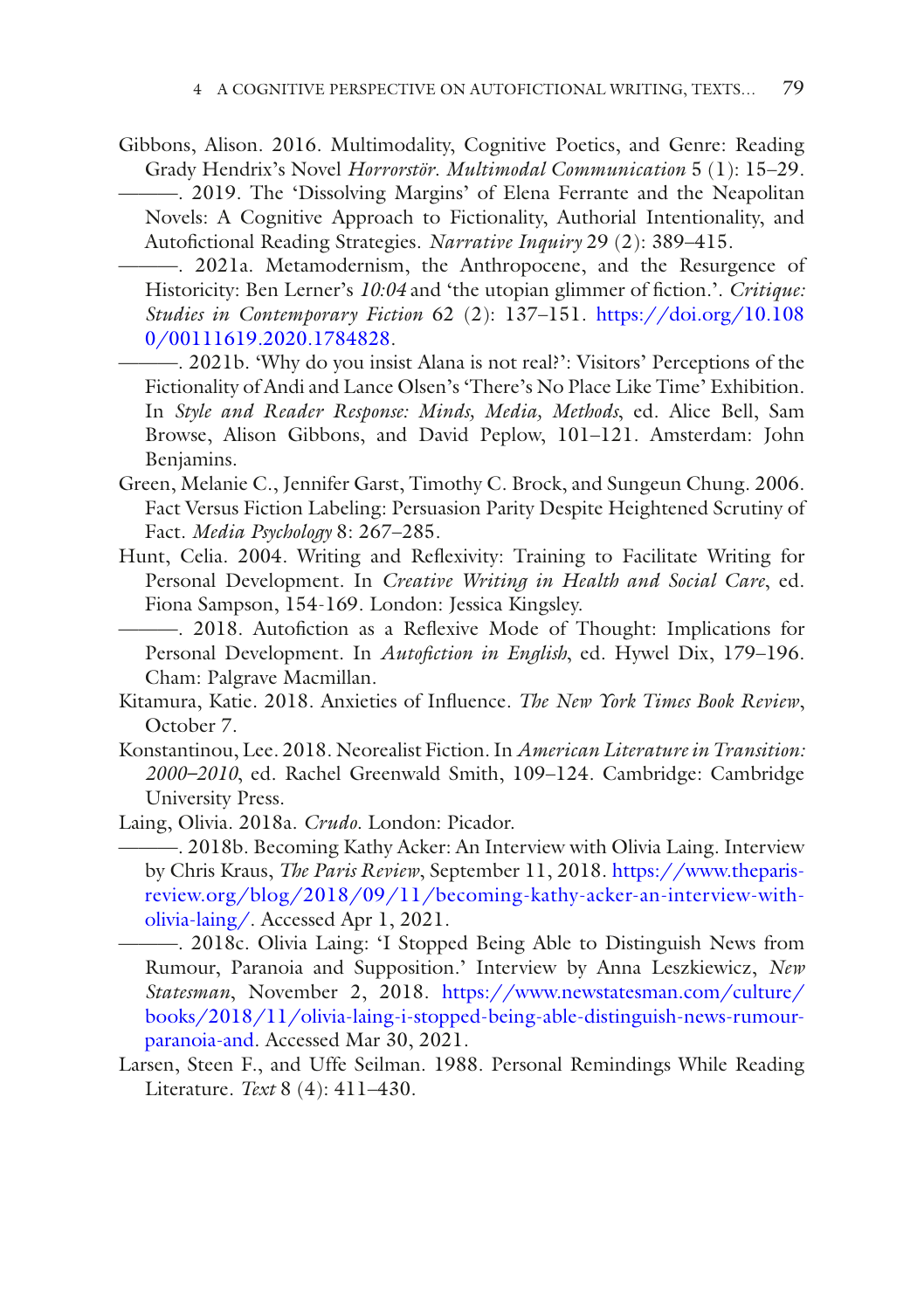- <span id="page-20-2"></span>Lejeune, Philippe. 1989. The Autobiographical Pact. In *On Autobiography*, translated by Katherine Leary, 3–30. Minneapolis: University of Minnesota Press.
- <span id="page-20-15"></span><span id="page-20-14"></span>Lerner, Ben. 2014a. *10:04*. London: Granta.
	- ———. 2014b. Ben Lerner. Interview by Tao Lin, *The Believer*, September 4, 2014. <https://believermag.com/an-interview-with-ben-lerner/>. Accessed Apr 1, 2021.
- <span id="page-20-6"></span>Mason, Jessica. 2019. *Intertextuality in Practice*. Amsterdam; Philadelphia, PA: John Benjamins.
- <span id="page-20-1"></span>Nielsen, Henrik Skov. 2011. What's in a Name? Double Exposures in *Lunar Park*. In *Bret Easton Ellis: American Psycho/Glamorama/Lunar Park*, ed. Naomi Mandel, 129–142. London: Continuum.
- <span id="page-20-11"></span>Nielsen, Henrik Skov, James Phelan, and Richard Walsh. 2015. Ten Theses about Fictionality. *Narrative* 23 (1): 74–100.
- <span id="page-20-8"></span>Pettersson, Torsten. 2016. Fictionality and the Empirical Study of Literature. *CLCWeb: Comparative Literature and Culture* 18 (2). [https://docs.lib.pur](https://docs.lib.purdue.edu/clcweb/vol18/iss2/3/)[due.edu/clcweb/vol18/iss2/3/](https://docs.lib.purdue.edu/clcweb/vol18/iss2/3/). Accessed Mar 30, 2021.
- <span id="page-20-7"></span>Prentice, Deborah A., and Richard J. Gerrig. 1999. Exploring the Boundary between Fiction and Reality. In *Dual-Process Theories in Social Psychology*, ed. Shelley Chaiken and Yaacov Trope, 529–546. New York: Guilford Press.
- <span id="page-20-12"></span>Roth, Philip. 1988a. PW Interviews: Philip Roth. Interview by Katharine Weber. In *Conversations with Philip Roth*, edited by George J. Searles, 220–225. Jackson: University Press of Mississippi, 1992. Reprinted from the August 26, 1988 issue of *Publishers Weekly*.
- <span id="page-20-13"></span>———. 1988b. *The Facts: A Novelist's Autobiography*. London: Penguin Random House.
- <span id="page-20-10"></span>Seilman, Uffe, and Steen F. Larsen. 1989. Personal Resonance to Literature: A Study of Remindings While Reading. *Poetics* 18 (1): 165–177.
- <span id="page-20-3"></span>Srikanth, Siddharth. 2019. Fictionality and Autofiction. *Style* 63 (3): 344-363.
- <span id="page-20-5"></span>Stockwell, Peter. 2019. *Cognitive Poetics: An Introduction*. 2nd ed. London; New York: Routledge.
- <span id="page-20-4"></span>Walker, Amelia. 2018. Autofictionalizing Reflective Writing Pedagogies: Risks and Possibilities. In *Autofiction in English*, ed. Hywel Dix, 198-215. Cham: Palgrave Macmillan.
- <span id="page-20-16"></span>Wirth-Nesher, Hana. 2007. Roth's Autobiographical Writings. In *The Cambridge Companion to Philip Roth*, ed. Timothy Parrish, 158–172. Cambridge: Cambridge University Press.
- <span id="page-20-0"></span>Worthington, Marjorie. 2018. *The Story of "Me": Contemporary American Autofction*. Lincoln, NE: University of Nebraska Press.
- <span id="page-20-9"></span>Yang, Jie, and Jin Xue. 2014. Distinguishing Different Fictional Worlds during Sentence Comprehension: ERP Evidence. *Psychophysiology* 51: 42–51.